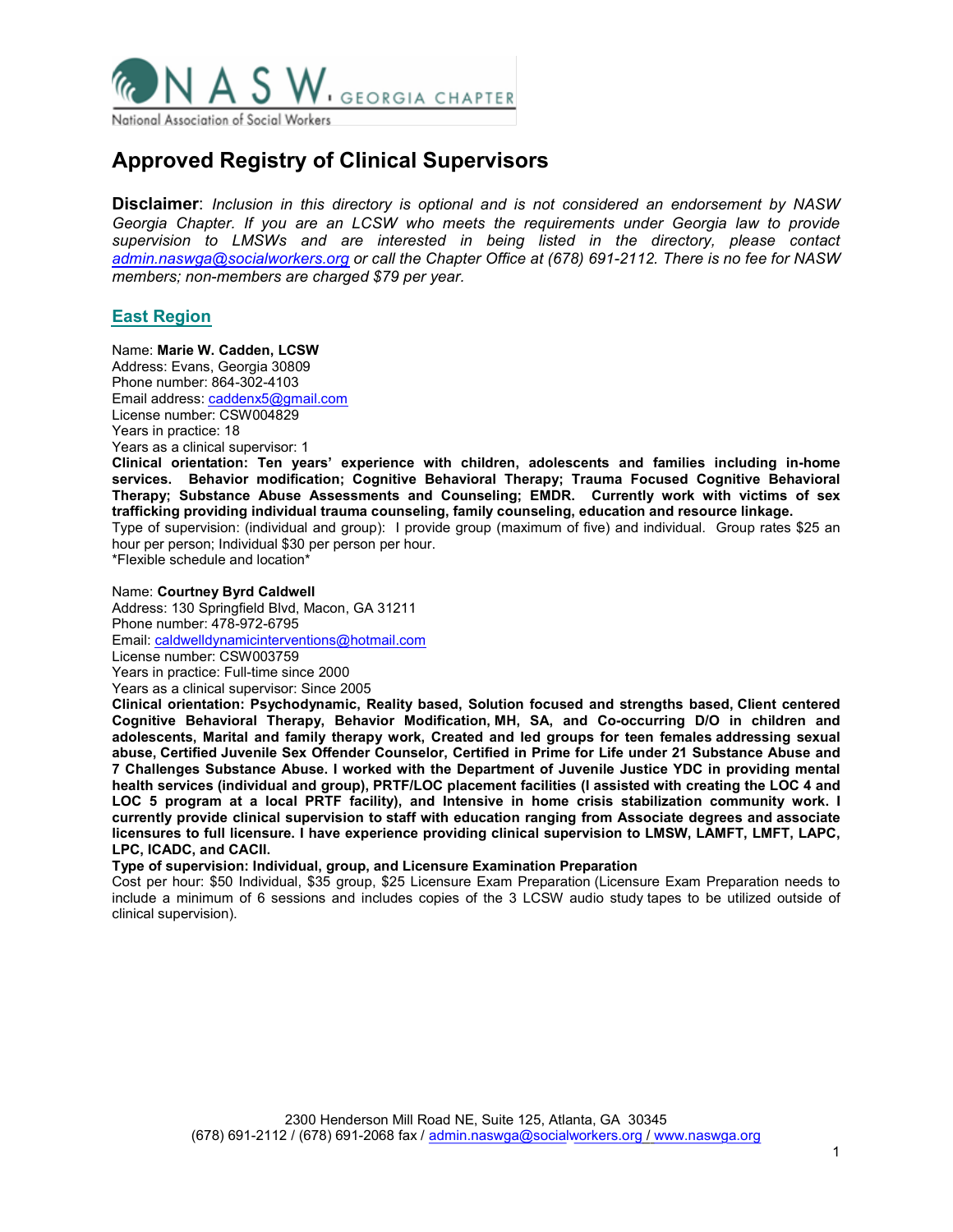

Disclaimer: Inclusion in this directory is optional and is not considered an endorsement by NASW Georgia Chapter. If you are an LCSW who meets the requirements under Georgia law to provide supervision to LMSWs and are interested in being listed in the directory, please contact admin.naswga@socialworkers.org or call the Chapter Office at (678) 691-2112. There is no fee for NASW members; non-members are charged \$79 per year.

### East Region (continued)

Name: Courtney B. Caldwell, LCSW

Address: 1873 Hardeman Avenue Suite 105 Macon GA 31201 Phone number: (478)284-2023 Email address: CaldwellCounselingServices@Outlook.com License number: LCSW003759 Years in practice: 14 Years as a clinical supervisor: 12

Clinical orientation: Psychodynamic, Reality based, Solution focused and strengths based, Client centered Cognitive Behavioral Therapy, Behavior Modification, MH, SA, and Co-occurring D/O in children, adolescents, teens and adults, Marital and family therapy work, Created and led groups for teen females for sexual abuse, Certified Juvenile Sex Offender Counselor, Certified in Prime for Life under 21 and 7 Challenges Substance Abuse programs. I worked with the Department of Juvenile Justice YDC in providing mental health services (individual and group), PRTF/LOC placement facility (I assisted with creating the LOC 4 and LOC 5 program at a local PRTF facility), IFI: Intensive in home crisis stabilization work, and former Clinical Director for outpatient agency serving group homes and the community with 360 clients a week. I currently provide clinical supervision to staff with education ranging from interns to Associate degrees and associate licensure to full licensure. I have experience providing clinical supervision to LMSW, LAMFT, LMFT, LAPC, LPC, ICADC, and CACII.

Type of supervision: (Group or Individual): I provide both individual, paired. and group supervision as well as LCSW test prep assistance.

Cost per hour: Group (3-6 people) or Paired \$20 an hour or prepay 5 for \$80, individual \$30 an hour or prepay 5 for \$120, Rates can be adjusted for agencies needing ongoing clinical supervision for their staff that lasts over 60 days.

#### Name: Shelley Carter, LCSW

Address: Evans, GA

Phone number: 706-550-3964 (cell)

Email: snkerr@hotmail.com

License number: GA CSW003981; IN 34005147A

Years as a clinical supervisor: Clinically licensed since April 2006. Full-time direct practice since 2002, special focus on children and adolescents, home based services, families, and severe populations during that time. Currently working with active duty military for the last 2.5 years. In addition, 9 years of supervisory experience. I have 35 CE's in clinical supervision, and have been providing clinical supervision for licensure for the last 5 years to individuals and groups (LCSW, LPC, and LMFT track).

Years as a clinical supervisor: since 2009

Clinical orientation: Therapy and Crisis Intervention with Children, Families, and Adults (civilian and military), as well as family

stabilization and resource connection. I use a wide range of interventions, and approaches. Every clinical supervision session will include a full packet of interventions and materials that can be applied to work with clients, and tailored to issues you need/want to increase clinical skills in.

#### Type of supervision: individual and group

Cost per hour: Individual supervision: \$30 an hour for individual (one or two people, price is per person). Group supervision (three to six): \$25 an hour per person. Special rates can be discussed for agencies that need regular supervision groups.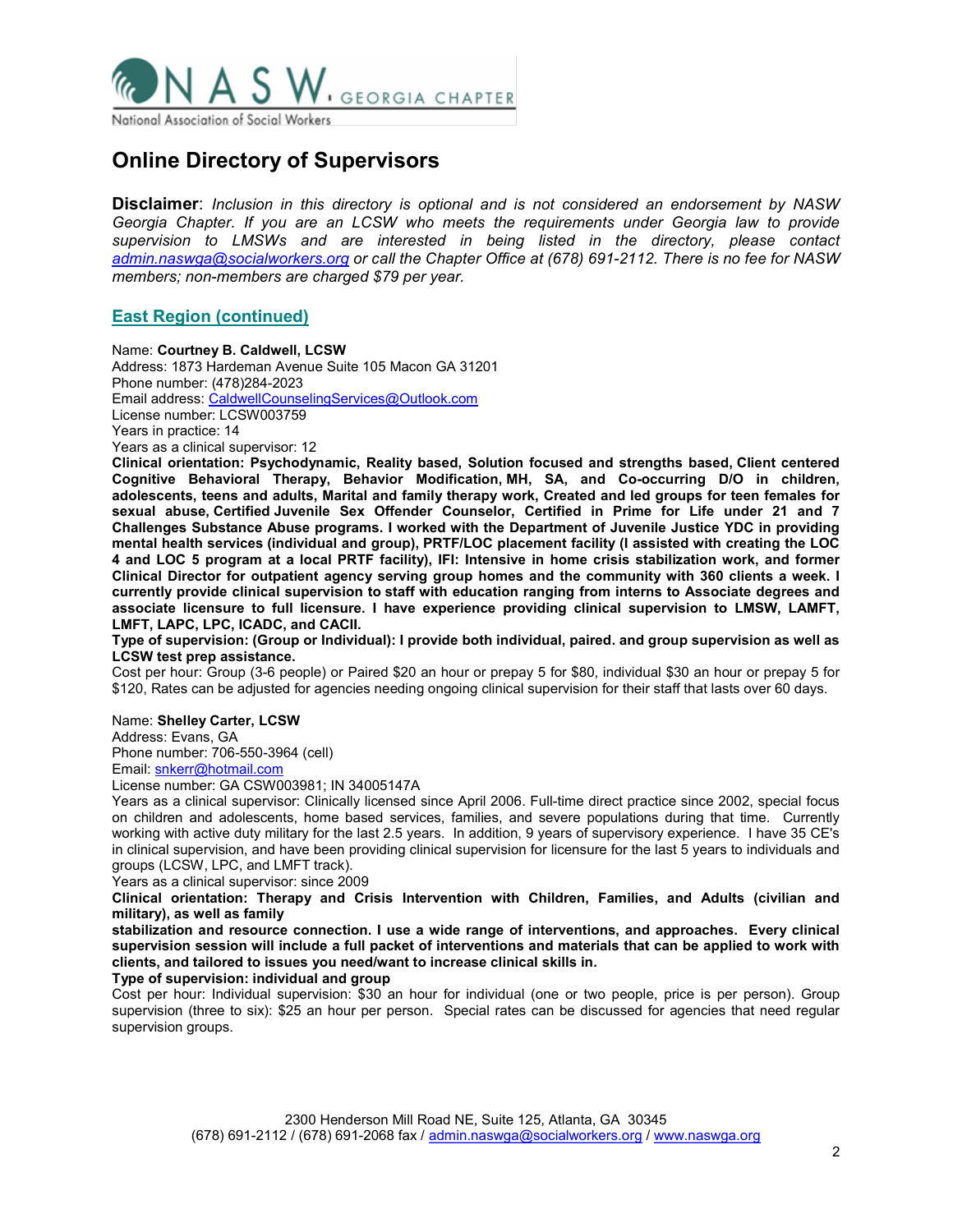

Disclaimer: Inclusion in this directory is optional and is not considered an endorsement by NASW Georgia Chapter. If you are an LCSW who meets the requirements under Georgia law to provide supervision to LMSWs and are interested in being listed in the directory, please contact admin.naswga@socialworkers.org or call the Chapter Office at (678) 691-2112. There is no fee for NASW members; non-members are charged \$79 per year.

### East Region (continued)

Name: Kay Gresham, PhD, LCSW, LISW-CP, MAC Address: Atlanta, Augusta, Savannah areas - please contact for specific locations. Phone number: 706-993-5186 Email address: greshamKL@gmail.com License number: CSW002457 (Georgia); #10117 (South Carolina approved Clinical Supervisor) Years in practice: 29 Years as a clinical supervisor: 16 Clinical orientation: Solution focused and strengths based, client-centered, cultural diversity, motivational interviewing, Rational Emotive Therapy, Cognitive Behavioral Therapy, chemical dependency, social work administration, private practice, grant writer and grant review, Employee Assistance Program, Marital and family therapy, domestic violence, and crisis intervention. Certified Master Addiction Counselor, Substance Abuse Professional, and Substance Abuse Expert. Special focus on non-custodial parents and children, life skills for incarcerated, and counseling with military personnel and their families. Type of supervision: Individual, Group, and Professional Coaching (mentoring) Cost per hour: Individual/Paired \$60.00 p/h, Group \$40.00 p/h (session meets 2 hours), Coaching \$60.00 p/h Hours of Supervision: Individual and group sessions are scheduled monthly in Atlanta, Augusta, and Savannah. Name: Daniel Jules Estopinal Address: 210 Rainbow Falls, Grovetown Georgia, 3081 Phone number: (office) 706-364-7327 (Fax) 706-364-7326 Email address: daniel.estopinal@yahoo.com License number: CSW004804, Louisiana 9500 Years in practice: Eight (8)

Years as a clinical supervisor: One

Clinical orientation: ACT, Mindfulness, CBT Type of supervision: Individual

Cost per hour: \$60.00

Name: Kenneth Harrell Address: 709 River Overlook, Forsyth, Ga. 31029 Phone: 478-954-1710 Email: Harrellsrus@att.net License #: CSW003458 Years in Practice: 20 Years in Clinical Supervision: 10 Clinical Orientation: Systems Theory, Crisis Intervention, CBT, Solution-Focused, Person-Centered and Behavioral. Type of Supervision: Individual and/or Group

Cost per hour: \$25 (Group)/\$40.00 (Individual)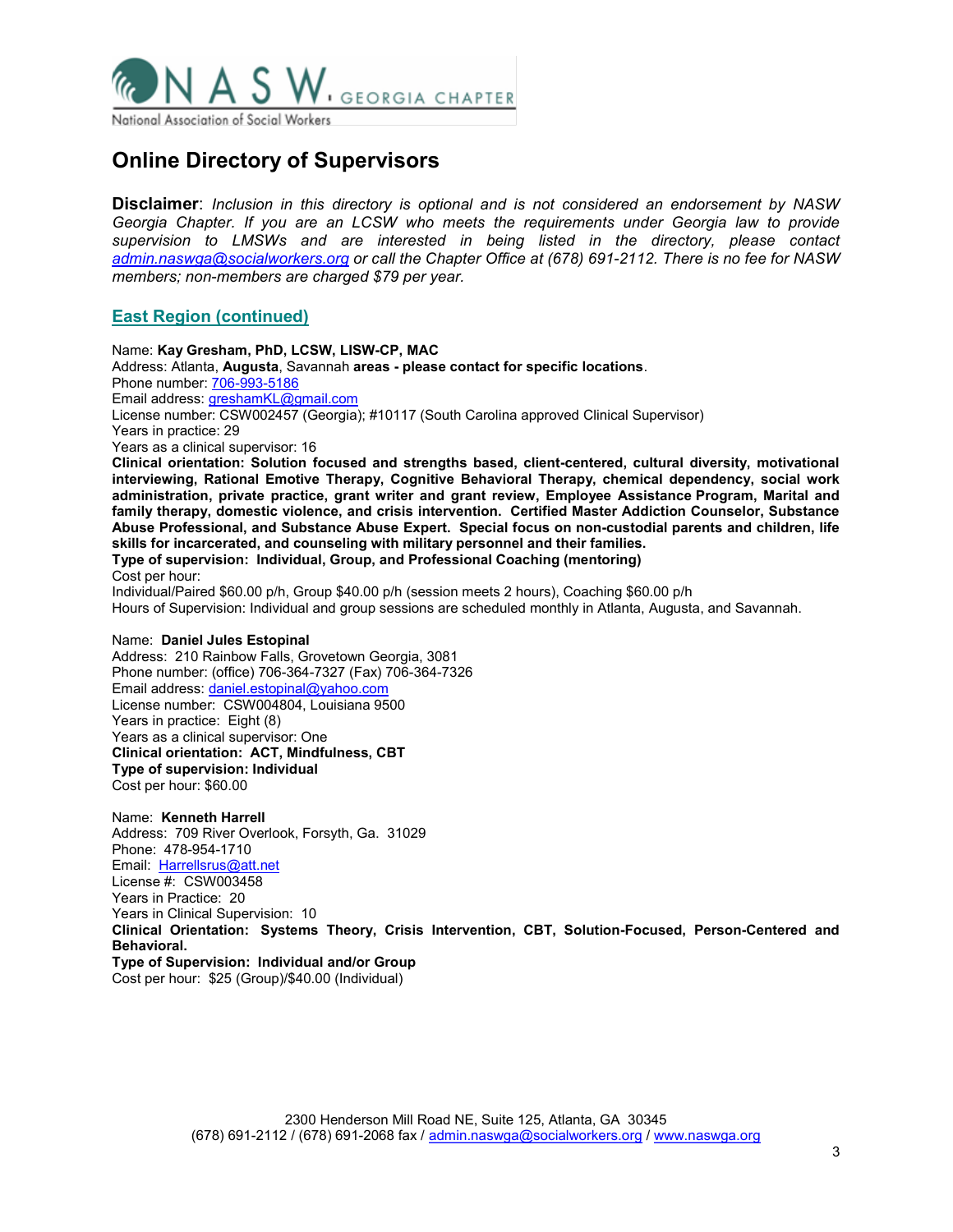

Disclaimer: Inclusion in this directory is optional and is not considered an endorsement by NASW Georgia Chapter. If you are an LCSW who meets the requirements under Georgia law to provide supervision to LMSWs and are interested in being listed in the directory, please contact admin.naswga@socialworkers.org or call the Chapter Office at (678) 691-2112. There is no fee for NASW members; non-members are charged \$79 per year.

### East Region (continued)

Name: Robin Hiers Mixon Address: Perry, GA 31069 Phone number: 912-509-2119 Email address: rrmixon2014@gmail.com License number: CSW003675 \*Also working toward PhD in Health Psychology with expected graduation date of 12/2016 Years in practice: 12 years Years as clinical supervisor: 9 years Clinical orientation: CBT, Solution Focused/Brief Therapy, Person Centered, Motivational Interviewing with individuals, groups, families who are challenged with various emotional health difficulties. Also working with holistic care approaches for individuals with chronic health conditions and weight management challenges. Also emphasize ethical practice, culturally diverse populations, and practitioner development (engagement, assessment, diagnosis, treatment plan, termination). Type of supervision: Individual - \$50 per hour. Group - \$40 per person/per hour. \*Please contact me via email to discuss flexibility in schedule/location. Name: Tasha Pritchett, LCSW Address: Augusta, GA 30906 Phone number: 706-312-6761 Email address: southernoaksco706@gmail.com License number: GA CSW005614; SC 11376; WA LW60299369 Years in practice: 8 Years as a clinical supervisor: 2

Clinical orientation: CBT, TF-CBT, Psychodynamic, DBT, Psychoanalytic, Positive, Person-Centered, Crisis Intervention, Family, & Systems

Type of supervision: Group/Individual Cost per hour: \$40/\$70 Sliding scale available

Name: Ellis Rece, LCSW Address: 1314 Murphy Street Augusta, GA 30904 Phone number: 706-495-8544 Email: mrece@comcast.net License number: GA CSW 000217 Years in practice: Practiced full time from 1978 until 2003. Part time (doing supervision) since then (i.e., 25 years full time; 5 years part time) Years as a clinical supervisor: since 2003 Clinical orientation: Clinical persuasion is primarily RET with some behavioralism. Type of supervision: individual and group

Cost per hour: Individual supervision: \$60 an hour for one; \$50 an hour for two. Group supervision (three to six): \$40 an hour. Currently have a group of six with one vacancy expected before the end of the year. I have no individual clients at present.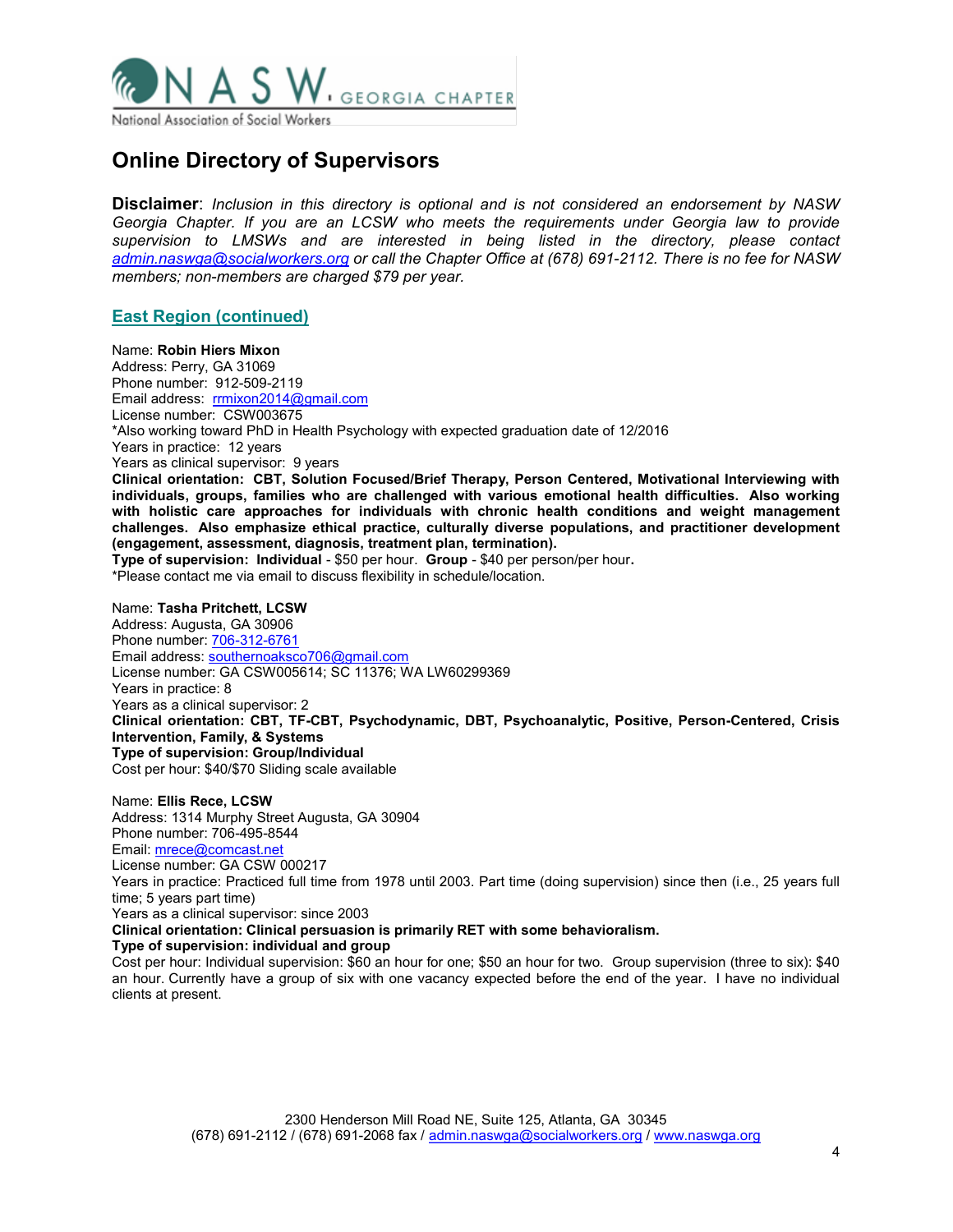

Disclaimer: Inclusion in this directory is optional and is not considered an endorsement by NASW Georgia Chapter. If you are an LCSW who meets the requirements under Georgia law to provide supervision to LMSWs and are interested in being listed in the directory, please contact admin.naswga@socialworkers.org or call the Chapter Office at (678) 691-2112. There is no fee for NASW members; non-members are charged \$79 per year.

### East Region (continued)

Name: Monica A. Swayne Address: 640 Plum Street Suite 205, Macon, GA 31201 Phone: 888-561-5568 Fax: 877-389-1333 Email: swaynelcsw@gmail.com License #: CSW004790 Years in practice: 19 Years as a clinical supervisor: Since 2015 Areas of Focus: women's issues, custody cases, chemical dependency, depression, grief and loss, family discord, and domestic violence Clinical Orientation: Client Centered Psychosocial Therapy with pre teens, adolescents, adults, and families, Cognitive Behavioral, Solution Focused, Rational Emotive Behavioral Type of supervision: Individual and Group

Cost per hour: \$50 Individual and \$35 group

Name: Don Tillman, ACSW/ LCSW Address: Coliseum Center for Behavioral Health, 340 Hospital Drive Bldg. E, Macon, GA 31217 Email: Donald.Tillman@hcahealthcare.com License #: CSW001384 Years in Practice: 30 Years as Clinical Supervisor: 2 Clinical Orientation: Family Systems Type of Supervision: Individual and Group Cost per hour: \$35 for Group and \$50 for Individual

Name: Michelle Walls, LCSW Address: Cordele GA Phone number: 229-938-5519 Email: lmwallz@gmail.com License number: CSW005058 Years in practice: 8 Years as a clinical supervisor: 3 Clinical orientation: children and families as well as crisis intervention Type of supervision: (Group or Individual) Group or Individual Cost per hour: \$50/hr individual; \$35/hr group (3+)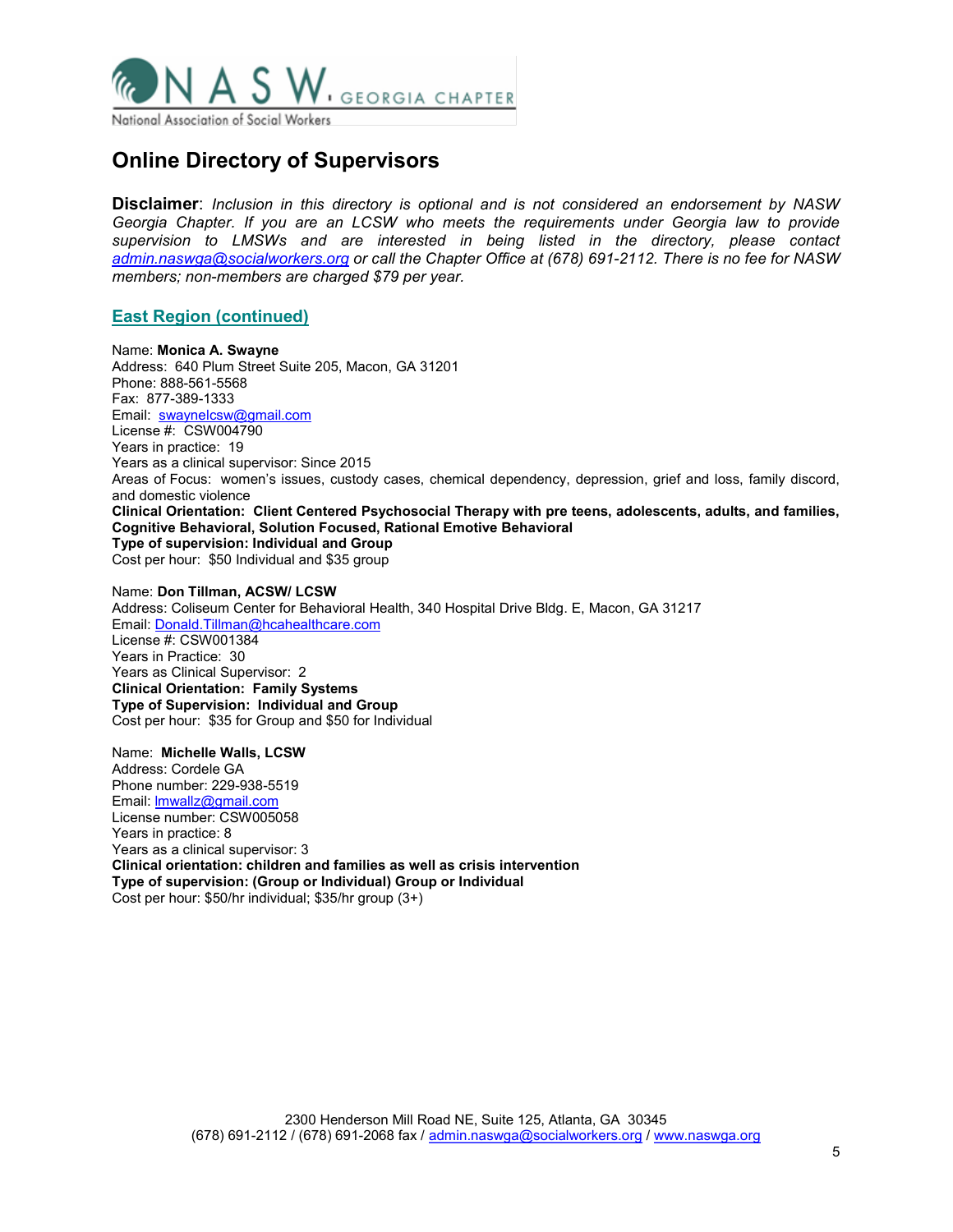

Disclaimer: Inclusion in this directory is optional and is not considered an endorsement by NASW Georgia Chapter. If you are an LCSW who meets the requirements under Georgia law to provide supervision to LMSWs and are interested in being listed in the directory, please contact admin.naswga@socialworkers.org or call the Chapter Office at (678) 691-2112. There is no fee for NASW members; non-members are charged \$79 per year.

### East Region (continued)

Name: William C. White, LCSW

Address: Warner Robins, GA Phone number: 404-981-1767 (cell) Email: wcwhite@gmail.com License number: GA CSW005043

Years as a clinical supervisor: Licensed master social worker since 2008; clinically licensed since 2013. Full-time direct practice since 2008, currently working with military members and their families for the last 5 years. 8 years of supervisory experience to include undergraduate and graduate social work interns. Years as a clinical supervisor: since 2009.

Clinical orientation: eclectic approach, systems theory, trauma focused, family systems, CBT, SFBT, with individuals, couples, families, adolescents and adults.

#### Type of supervision: individual and group.

Cost per hour: \$40/\$70 Sliding scale available. \*Free for military members, retirees and their family members with a CAC card.

Name: Jennifer J. Williams, LCSW Address: 792 Osprey Lane Martinez, GA 30907 Phone: 678-416-6556 (cell) Email Address: jenniferjeanwilliams@gmail.com License Number: GA CSW003383; VA 0904000613 Years in Practice: 35 Years as Clinical Supervisor: 33 Clinical Orientation: CBT, Cognitive Processing Therapy, Prolonged Exposure, Family Systems Type of Supervision: Individual and Group Cost per hour: \$40 – Group, \$50 for two, \$40 for three or more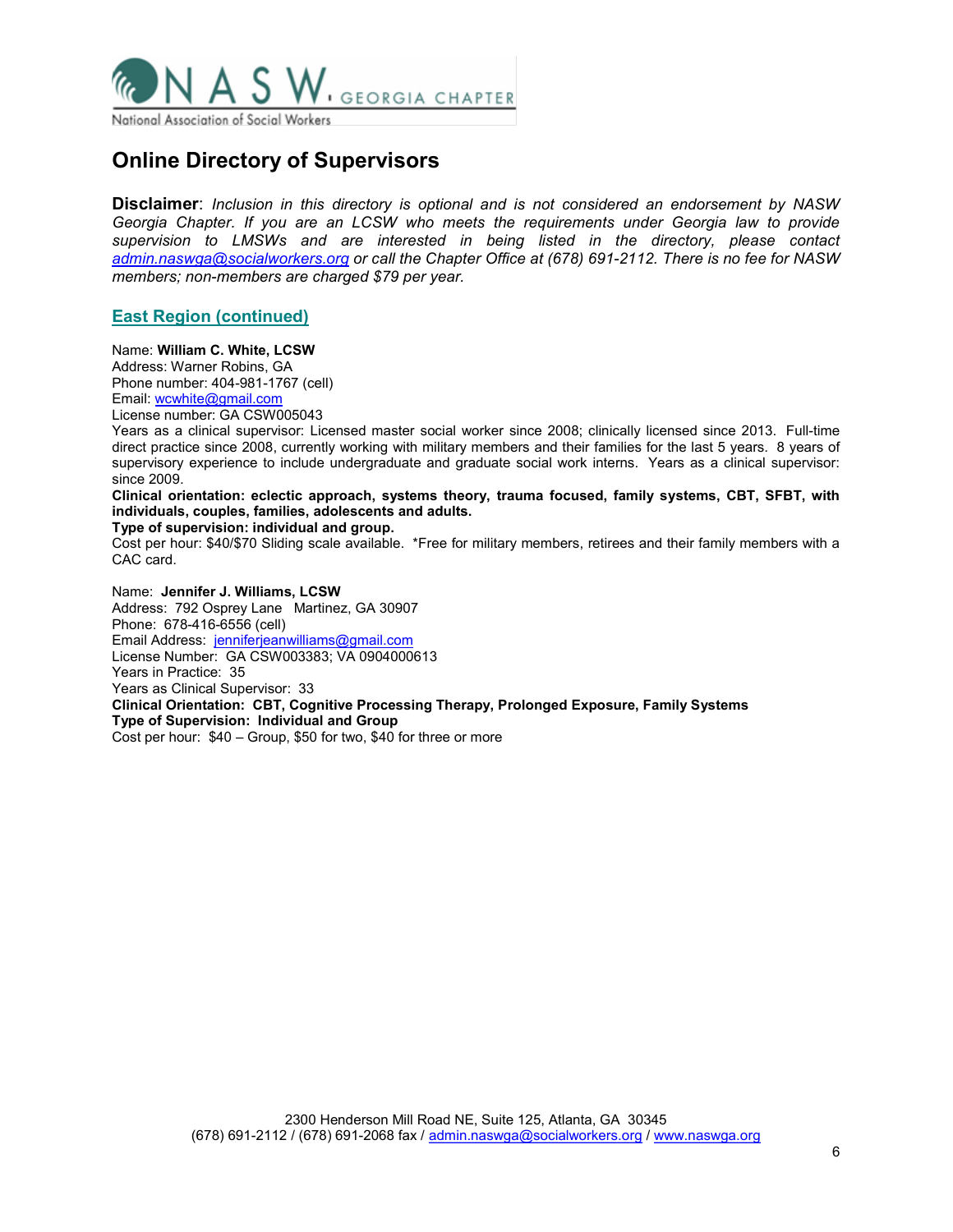

Disclaimer: Inclusion in this directory is optional and is not considered an endorsement by NASW Georgia Chapter. If you are an LCSW who meets the requirements under Georgia law to provide supervision to LMSWs and are interested in being listed in the directory, please contact admin.naswga@socialworkers.org or call the Chapter Office at (678) 691-2112. There is no fee for NASW members; non-members are charged \$79 per year.

### North Region

Name: Vanessa Benzan, LCSW Address: 111 McDonough Street, Decatur, GA 30030 & 316 Alexander Street, Suite 12, Marietta, GA, 30060 Phone number: 617-600-8720 Email address: vanessa@hopefulandwell.com License number: CSW005880 Years in practice: 6 years Years as a clinical supervisor: 4 years Clinical orientation: eclectic approach, systems, trauma focused, family systems, child/adolescent focused, humanistic Type of supervision: Group and individual Cost per hour: Individual 60 minutes-\$115, 90 minutes-\$155. Group 90 minutes- \$70/person Name: Monica Berger, LCSW Address: 5901 A Peachtree Dunwoody Road #150, Atlanta, GA 30328 Phone number: 240-848-3845 Email address: sandyspringscounseling@gmail.com License number: CSW005442 Years in practice: 11 Years as a clinical supervisor: 1 Clinical orientation: Relational, Attachment, Psychodynamic Type of supervision: (Group or Individual) Both Cost per hour: \$75 Name: Ellen Biros Address: 5400 Laurel Springs Parkway, Suite 1101, Suwanee, GA 30024 (Johns Creek area) Phone number: 678-793-9367 Email address: ebiros@bellsouth.net License number: CSW003965 Years in practice: 15

Years as a clinical supervisor: Supervision of student interns since 2005

Clinical orientation: CBT, Solutions Focused, Psychodynamic. Specialize in substance abuse/addictions/codependency. Experienced with multiple populations including foster care, homeless, career advisement, sexual/physical/emotional abuse, domestic violence. Type of supervision: Individual and group

Cost per hour: \$50/hr/ind. \$30/hr/grp.

Name: Heather Bremus, LCSW Address: 3500 Duluth Park Ln Ste 410 Duluth, GA 30096 Phone number: 404-210-7100 Email address: bremuscounseling@earthlink.net License number: 003288 Years in practice: 15 Years as a clinical supervisor: 8 Clinical orientation: Cognitive Behavioral, Family Systems, Psychodynamic Type of supervision: Individual Cost per hour: \$50-\$60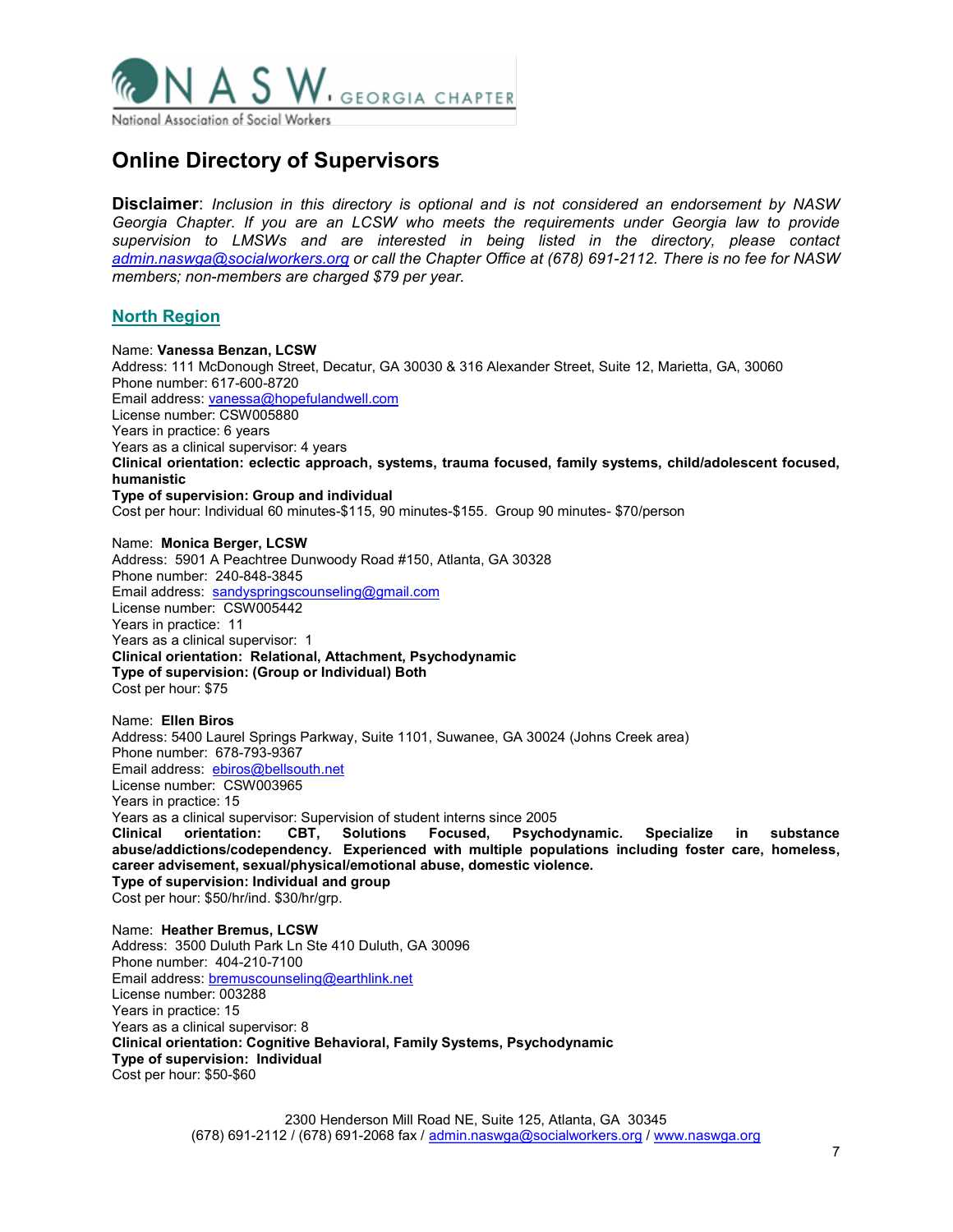

Disclaimer: Inclusion in this directory is optional and is not considered an endorsement by NASW Georgia Chapter. If you are an LCSW who meets the requirements under Georgia law to provide supervision to LMSWs and are interested in being listed in the directory, please contact admin.naswga@socialworkers.org or call the Chapter Office at (678) 691-2112. There is no fee for NASW members; non-members are charged \$79 per year.

### North Region (continued)

Name: Pamela A. Bridgeman Address: 650 Henderson Drive, Suite 650, Cartersville, GA 30120-3760 Phone number: (770) 983-4444 Email address: consultant@pamelabridgeman.com License number: CSW004483 Years in practice: Since 1982 Years as a clinical supervisor: 2 Clinical orientation: Cognitive-behavior Therapy, Short-term Solution Focused Therapy, Transtheoretical Model of Addiction Counseling, Dialectical Behavior Therapy, all trauma informed Type of supervision: (Group or Individual) Cost per hour: \$50 individual \$25 group

Name: Helen W. Coale Address: 17-B Lenox Pointe NE, Atlanta, GA 30324 Phone number: 404-261-2265 Email: helen.coale@mindspring.com License number: LCSW – 000183; LMFT - 000119 Years in practice: 39 years in practice Years as a clinical supervisor: 35 years as clinical supervisor Clinical orientation - family systems (Bowenian, structural-strategic, social constructionist, solution-focused) with individuals, couples and families. Type of supervision: individual and group Cost per hour: Individual (\$130 hour), paired (\$65 hour) and group (\$65 hour)

Name: Sharman Colosetti, LCSW, PhD Address: 315 W. Ponce de Leon Avenue, Suite 847, Decatur, GA 30030 Phone number: 404.518.0828 Email address: scolosetti@gmail.com License number: GA 2557 Years in practice: 29 Years as a clinical supervisor: 20 Clinical orientation: Eclectic Type of supervision: (Group or Individual) both individual and group Cost per hour: If you are a member of GSCSW and bring a certificate of attendance from the monthly meeting, I charge \$50. If you aren't a member, i charge \$90/session.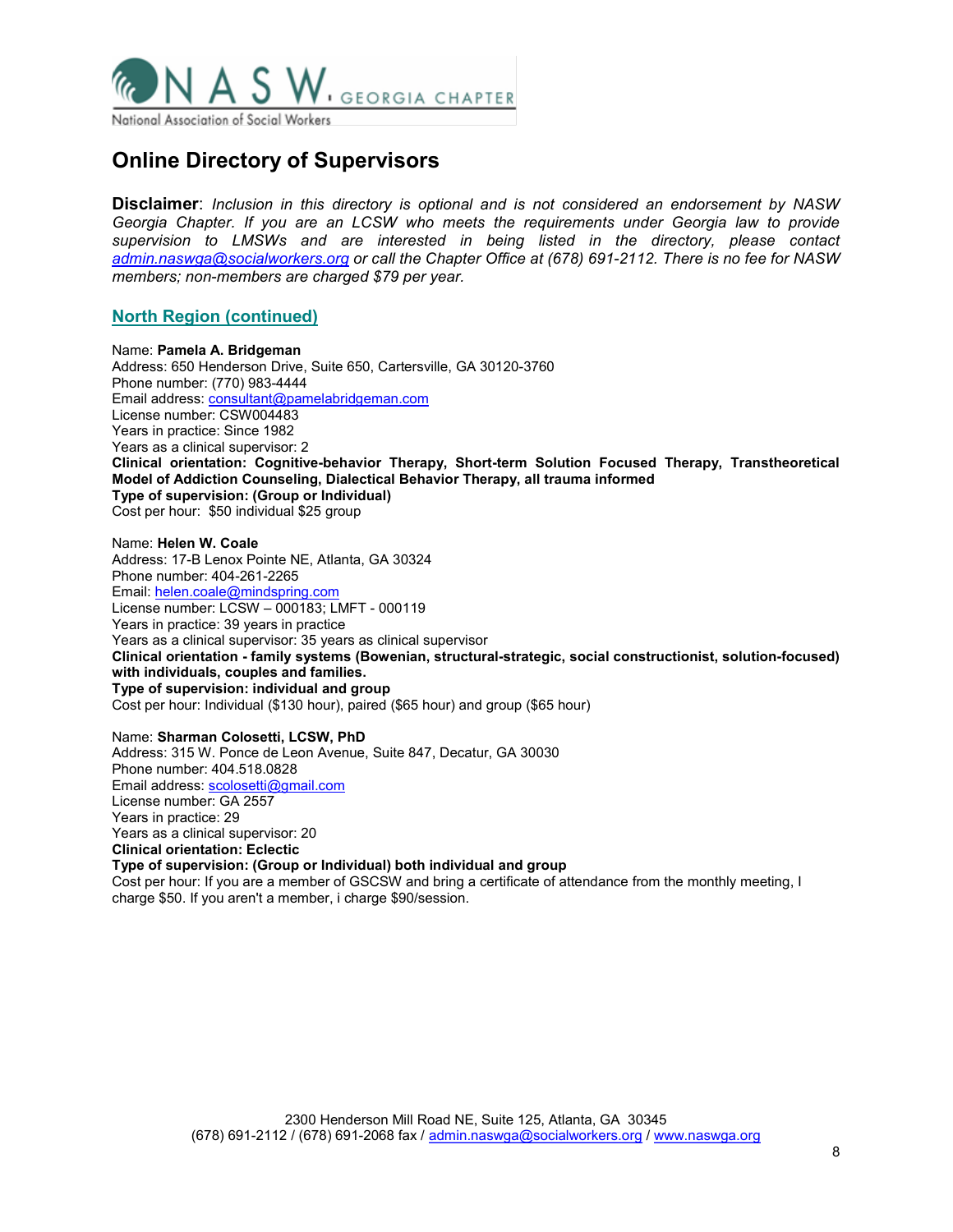

Disclaimer: Inclusion in this directory is optional and is not considered an endorsement by NASW Georgia Chapter. If you are an LCSW who meets the requirements under Georgia law to provide supervision to LMSWs and are interested in being listed in the directory, please contact admin.naswga@socialworkers.org or call the Chapter Office at (678) 691-2112. There is no fee for NASW members; non-members are charged \$79 per year.

### North Region (continued)

Name: Kristina Cooke, LCSW, RPT-S Address: 2862 Johnson Ferry Road, Suite 250, Marietta, GA 30068 Phone number: 678-462-3579 Email address: Kristinacookelcsw@gmail.com License number: GA CSW005253, FL SW10163 Years in practice: 9 Years as a clinical supervisor: 3 years of supervision towards licensure; 6 years of supervising graduate interns from Florida Atlantic University Clinical orientation: Specializing in young children and families, including child-centered play therapy, filial therapy, trauma-focused CBT, and infant mental health/child-parent psychotherapy. Also trained in EMDR with children. Extensive experience in providing reflective supervision, live supervision, and didactic play therapy training. As a Registered Play Therapist Supervisor with the Association for Play Therapy, supervision hours can count towards both LCSW licensure and Registered Play Therapist credentials. Type of supervision: (Group or Individual) Individual and small group Cost per hour: \$75 for individual, \$25 for groups of 3+ Sliding scale available Name: Kelli Cortes, LCSW Address: 3961 Floyd Road, Suite 300-262, Austell, GA 30106 Phone number: (678) 702-9853 Email address: kcortesLCSW@gmail.com License number: CSW005803 Years in practice: 2 years 1 month Clinical orientation: Eclectic Therapy, Trauma Informed Therapy, EMDR, Suicidality, Crisis Intervention Type of supervision: Group and individual

Cost per hour: \$40 per hour for group supervision; \$55 per hour for individual supervision

Name: Curlisha Creighton-Muwakkil, LCSW, MAC

Address: Decatur, GA 30032 Phone: (678) 632-4004 Email: Counseling360@gmail.com Harrellsrus@att.net License #: CSW005112 Years in Practice: 10 Years in Clinical Supervision: 2 Clinical Orientation: Psychodynamic, Solution Focused Therapy, Cognitive Behavioral Therapy, Person Centered, Motivational Interviewing, System Theory, Childhood Trauma, Substance Abuse/ Addiction, SPMI, Foster Care, Case Management. I have experience working with children, adolescents, and adults. Type of Supervision: Individual and/or Group

Cost per hour: 40.00 (Individual) / \$25 (Group)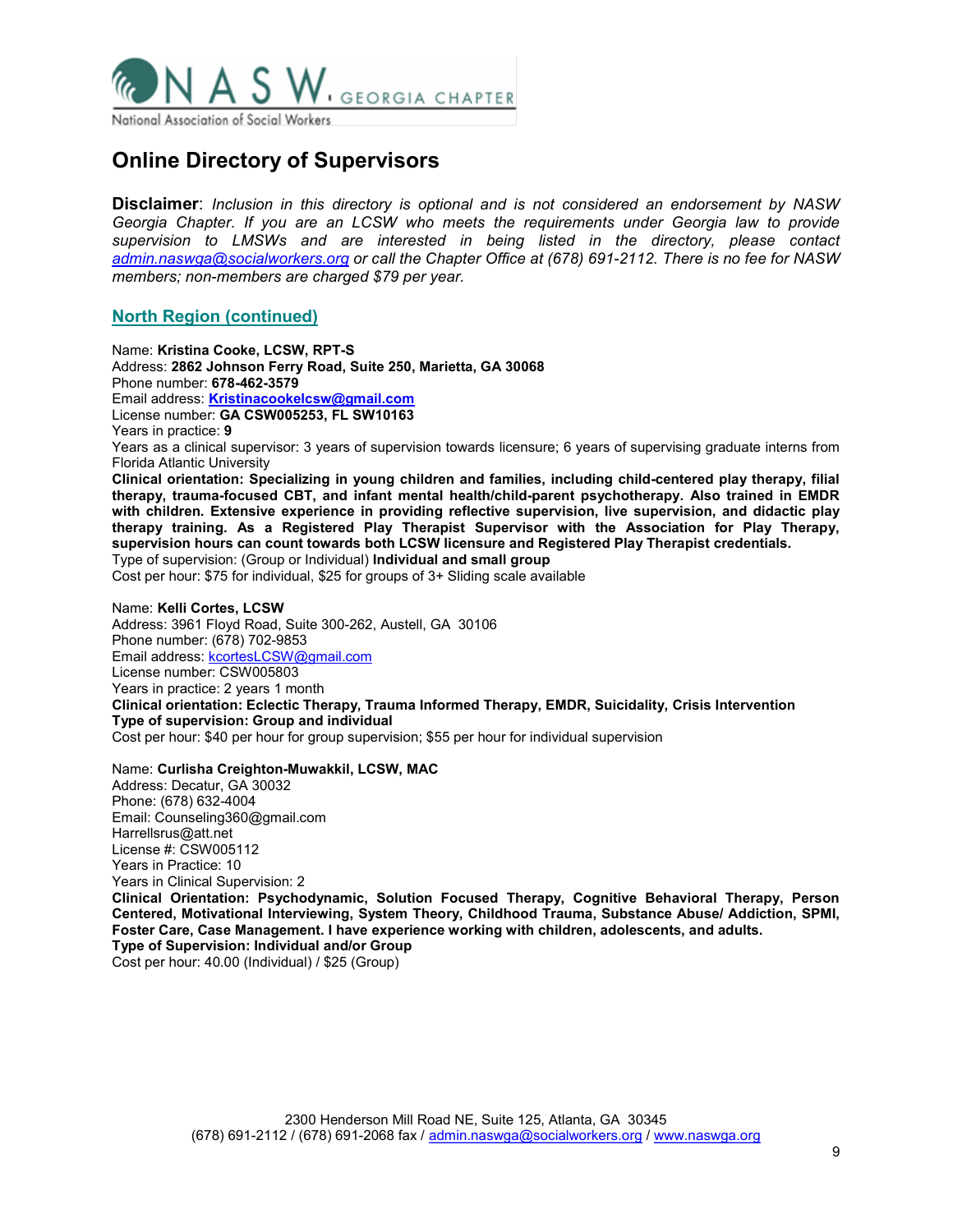

Disclaimer: Inclusion in this directory is optional and is not considered an endorsement by NASW Georgia Chapter. If you are an LCSW who meets the requirements under Georgia law to provide supervision to LMSWs and are interested in being listed in the directory, please contact admin.naswga@socialworkers.org or call the Chapter Office at (678) 691-2112. There is no fee for NASW members; non-members are charged \$79 per year.

### North Region (continued)

Name: David T. Diglio, LCSW, ACSW Address: 5000 Research Ct Suite 725 Suwanee, GA 30024 Phone number: 770-910-0577 Email address: dtdiglio@mytherapia.com License number: CSW003798 Years in practice: 12 years, I have extensive background experience from psychiatric emergency rooms, to inpatient stabilization units, as well as out-patient psychotherapy/private practice Years as a clinical supervisor: 5 years Clinical orientation: CBT, DBT, Solution-Focused, Family Systems. I work with multiple populations from teenage/adolescents, to individual adults, as well as family and couples work. Type of supervision: (Group or Individual): Group and Individual Cost per hour: Group: 30/hr Individual: 50\$/hr Name: Nhien Nguyen Dutkin LCSW Address: Lawrenceville, GA 30043 Phone number: 404-428-5399 Email: nhien04@yahoo.com License number CSW003132 Years in practice: 13 years Years as a clinical supervisor: 5 years (Including being an inpatient psychiatric clinical supervisor, community support team coordinator) Clinical Orientation: psychiatric social work, adults/group/individual, clinical counseling, crisis interventions Type of supervision: Individual, group, and Licensure Examination Preparation Individual Supervision rate: \$65 per hour Group supervision rate: \$45.00 per person per hour for groups of 2 or more

Name: Evelyn Craig Edmondson, LCSW Address: P. O. Box 1228, Clayton, GA 30525 Phone number: 706-490-1448 Licensure number: # 000924 Years in practice: 39 Years providing clinical supervision: 35 Clinical orientation: psychodynamic, object relations, brief solution focused and cognitive behavioral Type of supervision: Individual and group available by appointment Cost per hour: \$70 Individual; \$45 Group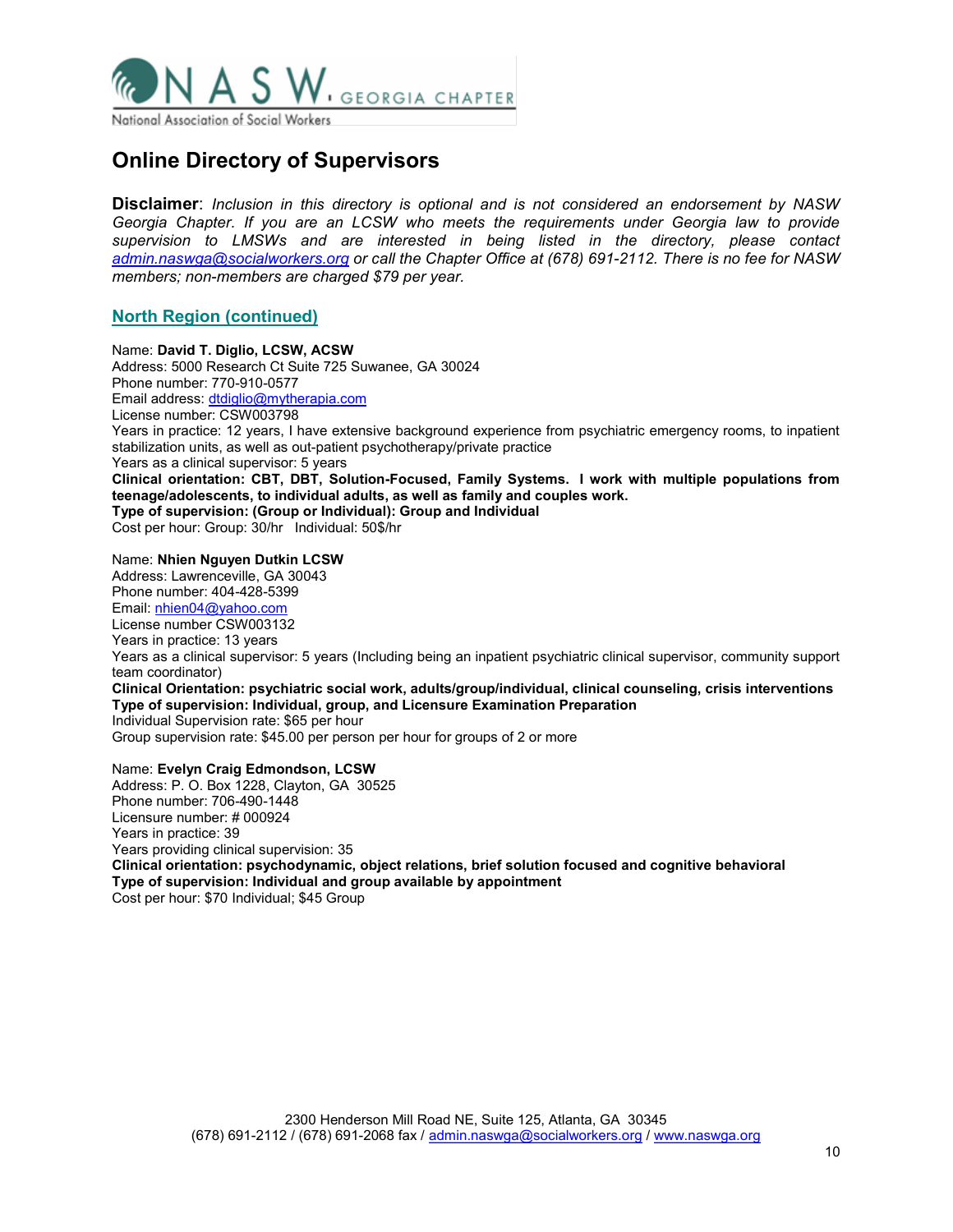

Disclaimer: Inclusion in this directory is optional and is not considered an endorsement by NASW Georgia Chapter. If you are an LCSW who meets the requirements under Georgia law to provide supervision to LMSWs and are interested in being listed in the directory, please contact admin.naswga@socialworkers.org or call the Chapter Office at (678) 691-2112. There is no fee for NASW members; non-members are charged \$79 per year.

### North Region (continued)

Name: Lisa Ethridge, LCSW Address: 2855 Lawrenceville-Suwanee Road, Suwanee, GA Phone number: (678) 575-5940 Email: Ethridge.Lisa@gmail.com License number: CSW003303 Years in practice: 5 Years as a clinical supervisor: 5 Clinical orientation: Cognitive Behavioral, Psychodynamic, Object Relations. Experience with children, adolescents, & adults in the areas of marriage & family therapy, physical & sexual abuse, addiction, case management, residential treatment Type of supervision: Individual and Group Cost per hour: \$60/hour for Individual & \$30/hour for group

Name: Phyllis Glass, LCSW Address: 1904 Monroe Dr. NE, Suite 120, Atlanta, GA 30324 Phone number: (404) 874-8294 x4 Email: palglass@mindspring.com License number: Ga LCSW 000311 Years in practice: 1972 - present 36 years Years as a clinical supervisor: 1987 - present 21 years Clinical orientation: Psychodynamic (and pragmatic) Type of supervision: Group and Individual Cost per hour: Group \$40 - \$80; Individual \$80 - \$130

Name: David Glick Degrees: EdM-Special Education, MSW-Clinical Main Address: Alexander Square Professional Building, 316 Alexander Street, Suite 6, Marietta, GA 30060 Atlanta Address: Brookwood Exchange Building, 1708 Peachtree Street NW, Suite 530, Atlanta, GA 30309 Phone: 770-331-8760; Fax 678-581-0146 Email: info@triadedupsych.com Website: www.triadedupsych.com License number: CSW002732 Years in Practice: 12 Years as Clinical Supervisor: 6 Clinical Orientation: Cognitive-Behavioral, Applied Behavior Analysis, Object Relations Psychotherapy for both adults and children. Additional focus on EAP, Autism Spectrum, Developmental Disabilities, Anxiety Disorders and Personality Disorders. University of Georgia, School of Social Work Outstanding Field Instructor 2005-2006. CV available upon request. Type of Supervision: Individual & Group Cost: Individual \$100-\$150 per hour; Group: \$45 per hour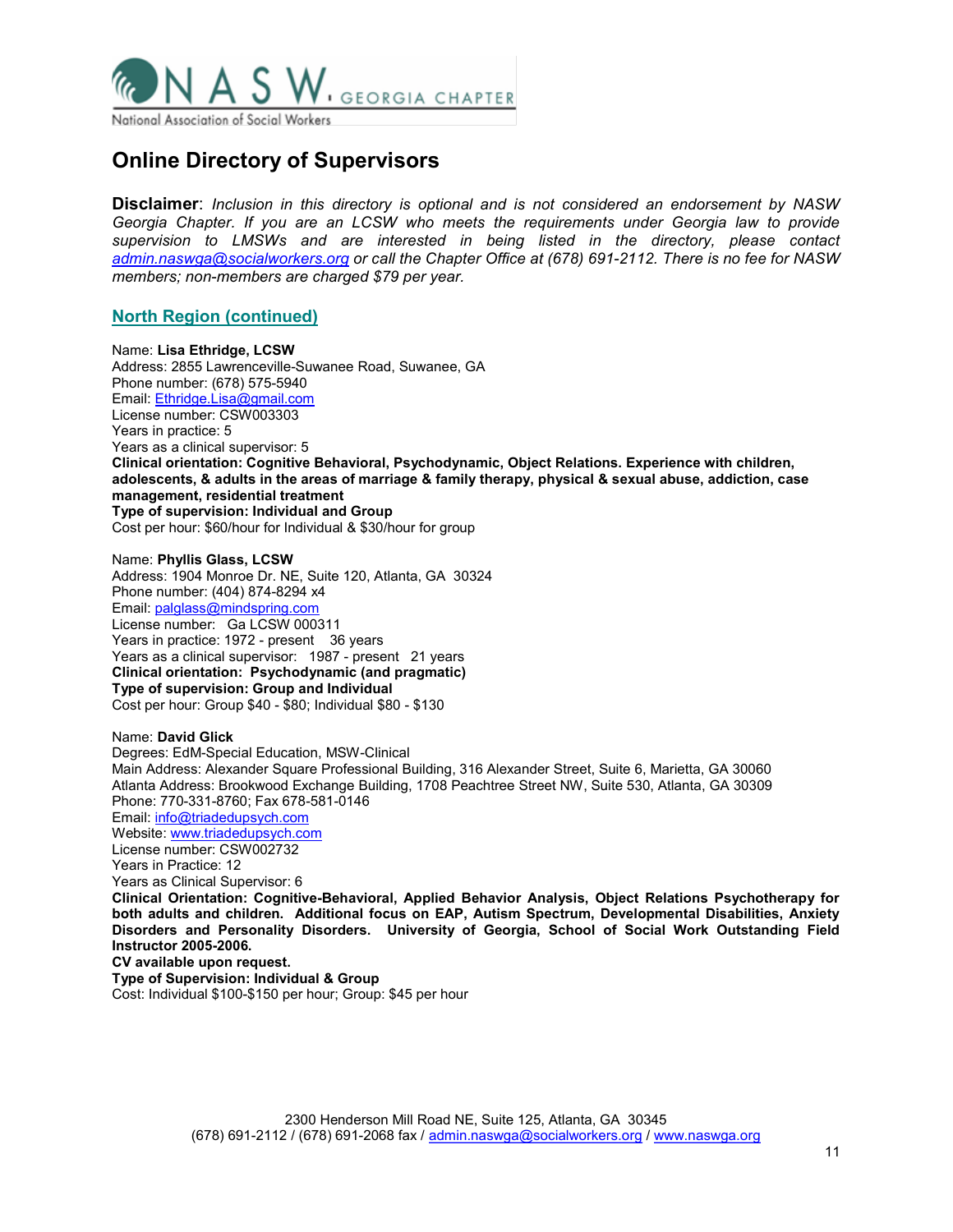

Disclaimer: Inclusion in this directory is optional and is not considered an endorsement by NASW Georgia Chapter. If you are an LCSW who meets the requirements under Georgia law to provide supervision to LMSWs and are interested in being listed in the directory, please contact admin.naswga@socialworkers.org or call the Chapter Office at (678) 691-2112. There is no fee for NASW members; non-members are charged \$79 per year.

### North Region (continued)

Name: Latoya Grandy, LCSW

Address: 1805 Overlake Drive, Suite D, Conyers, GA 30013 Phone number: 770-572-5991 Email address: lgw@eptcwellness.com License number: CSW005086 Years in practice: Since 2014 Years as a clinical supervisor: Since 2015

Clinical orientation: CBT, DBT, SFBT, and MI with individuals, couples, families, children, adolescents and adults. I have a strong background in provided care to children in the foster care system, children and adults with sexual abuse issues, children with behavioral and emotional disorders, outpatient mental health services and school-based therapeutic services.

Type of supervision: Individual and Group

Cost per hour: Individual- \$60 per hour. Group- \$45 per hour

#### Name: Kay Gresham, PhD, LCSW, LISW-CP, MAC

Address: Atlanta, Augusta, Savannah areas - please contact for specific locations.

Phone number: 706-993-5186 Email address: greshamKL@gmail.com

License number: CSW002457 (Georgia); #10117 (South Carolina approved Clinical Supervisor)

Years in practice: 29

Years as a clinical supervisor: 16

Clinical orientation: Solution focused and strengths based, client-centered, cultural diversity, motivational interviewing, Rational Emotive Therapy, Cognitive Behavioral Therapy, chemical dependency, social work administration, private practice, grant writer and grant review, Employee Assistance Program, Marital and family therapy, domestic violence, and crisis intervention. Certified Master Addiction Counselor, Substance Abuse Professional, and Substance Abuse Expert. Special focus on non-custodial parents and children, life skills for incarcerated, and counseling with military personnel and their families. Type of supervision: Individual, Group, and Professional Coaching (mentoring)

Cost per hour:

Individual/Paired \$60.00 p/h, Group \$40.00 p/h (session meets 2 hours), Coaching \$60.00 p/h Hours of Supervision: Individual and group sessions are scheduled monthly in Atlanta, Augusta, and Savannah.

#### Name: Stuart Hanzman, LCSW

Address: 490 Sun Valley Drive, Suite 205, Roswell, GA 30076 (near North Fulton Hospital)

Phone Number: 770-642-4236, ext. 41

Email: Stuarthanzman@aol.com

Years in Practice: 30+ years

Years as a Clinical Supervisor: 25

Clinical Orientation: Goal directed therapy to help persons cope with mood, behaviors and trauma that has impacted their life, mental health and well being. Specialty working with persons and family members with brain injury (traumatic, stroke, tumor, etc.) and other serious physical problems. Experience includes: hospital (medical and psychiatric), rehabilitation and neurological practice, substance abuse, male trauma, private practice with older children, adolescents and adults.

Type of Supervision: Individual and group

Cost Per Hour: \$75 Current Openings: Available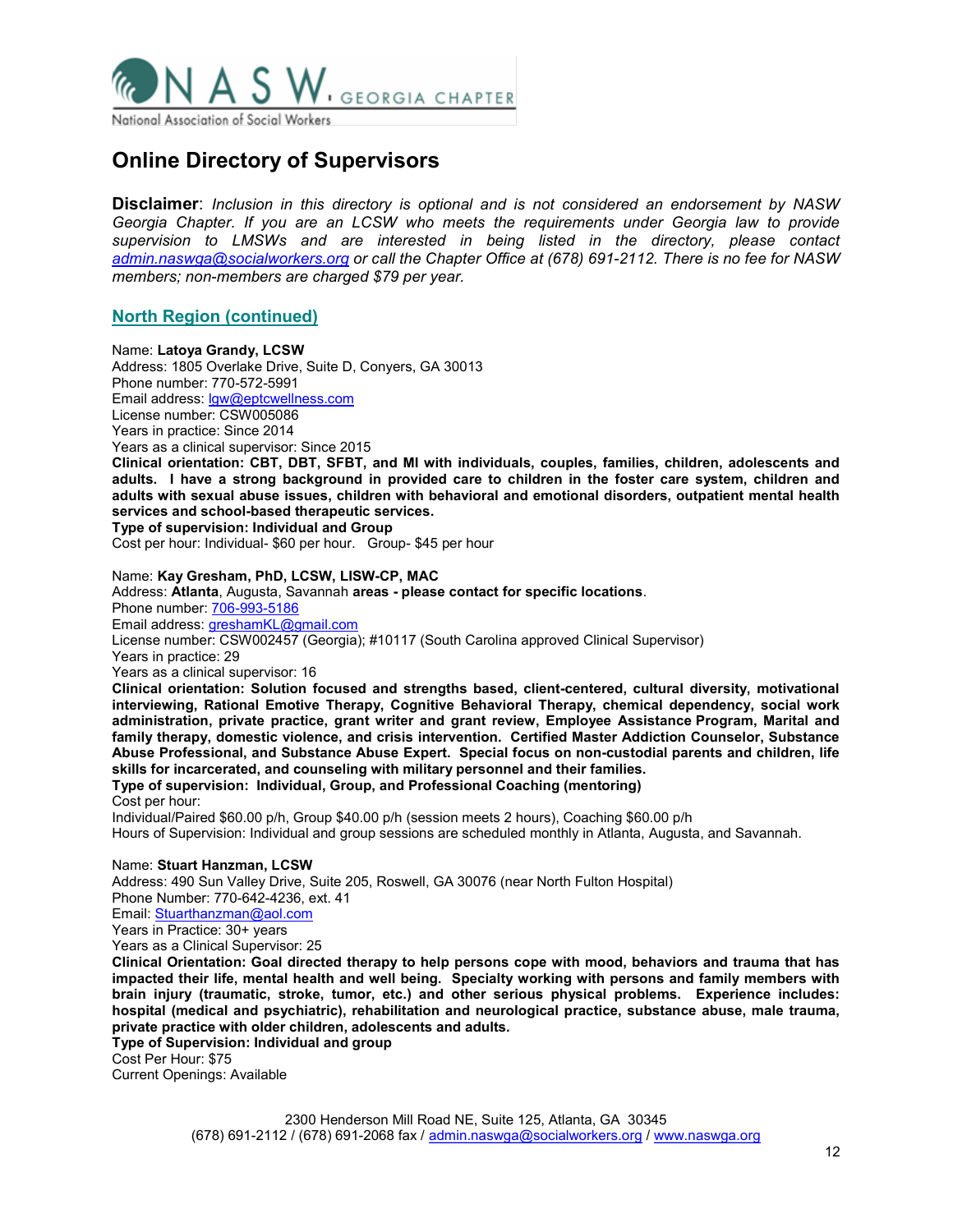

Disclaimer: Inclusion in this directory is optional and is not considered an endorsement by NASW Georgia Chapter. If you are an LCSW who meets the requirements under Georgia law to provide supervision to LMSWs and are interested in being listed in the directory, please contact admin.naswga@socialworkers.org or call the Chapter Office at (678) 691-2112. There is no fee for NASW members; non-members are charged \$79 per year.

### North Region (continued)

Name: Sheri Hardin, LCSW Address: 317 W. Hill Street, Suite 101, Decatur, GA 30030 Phone number: 404-424-8488 Email address: sheri@sdhcounseling.com, www.sdhcounseling.com License number: CSW003071 Years in practice: 12 Years as a clinical supervisor: I have supervised Master's level student interns since 2009 Clinical orientation: Bowen Systems Theory is my primary theoretical orientation. I also incorporate Cognitive Behavioral, Solution Focused, and Crucible Therapy. Type of supervision: Individual, including pairs

Cost per hour: \$125, cost can be split between two attending together

#### Name: Polly P. Hart, LCSW, BCD

Address: 7000 Peachtree-Dunwoody Rd. # 16, Atlanta, Ga. 30328 / 7180 Bragg Rd. Cumming, GA 30041 Phone: (770) 393-1880 x 101 Email: ewilart@aol.com License Number: CSW 000488 Years in Practice: 35

Years as a Clinical Supervisor: 30; former UGA Foundations Instructor / Field Liaison

Clinical Orientation Educative/ Problem Solving / Support for Behavioral Change / Theoretically Eclectic Type of Supervision: Goals: to facilitate a broad understanding of human problem solving with input from multiple perspectives; to include considerations of biological functioning as well as givens in human nature to enhance clinical/social work practice; to support the supervisees process through supervision of melding their own professional identity; to increase readiness for the licensing exam.

#### Both Group and Individual

Cost per Hour: \$45 for group; \$55 for individual. Each session one and a half hours. Available----- Feedback/ recommendations from former students and supervisees

Name: Christopher Hinds, LCSW, ACSW Address: 4343 Shallowford Road, Suite E-1, Marietta, GA 30062 Phone #: (404) 989-4320 License #: CSW005052 Years in Practice: 29 Years as a Clinical Supervisor: 20+ Clinical Orientation: Psychodynamic, Psychoanalytic and Ego-Developmental

as Psychiatric Social Worker and Former Director of three (3) JCAHO-accredited MH/SA programs using EBP. Have advanced training from Yale School of Medicine, Significant Family Therapy, Systems, Solution-Focused and CBT, DBT, TFCBT, Mindfulness and Motivational Enhancement background with significant addictions experience. challenging Adolescents, Families, Adults, serious mental illness, incl. BPD. Type of Supervision: Individual \$100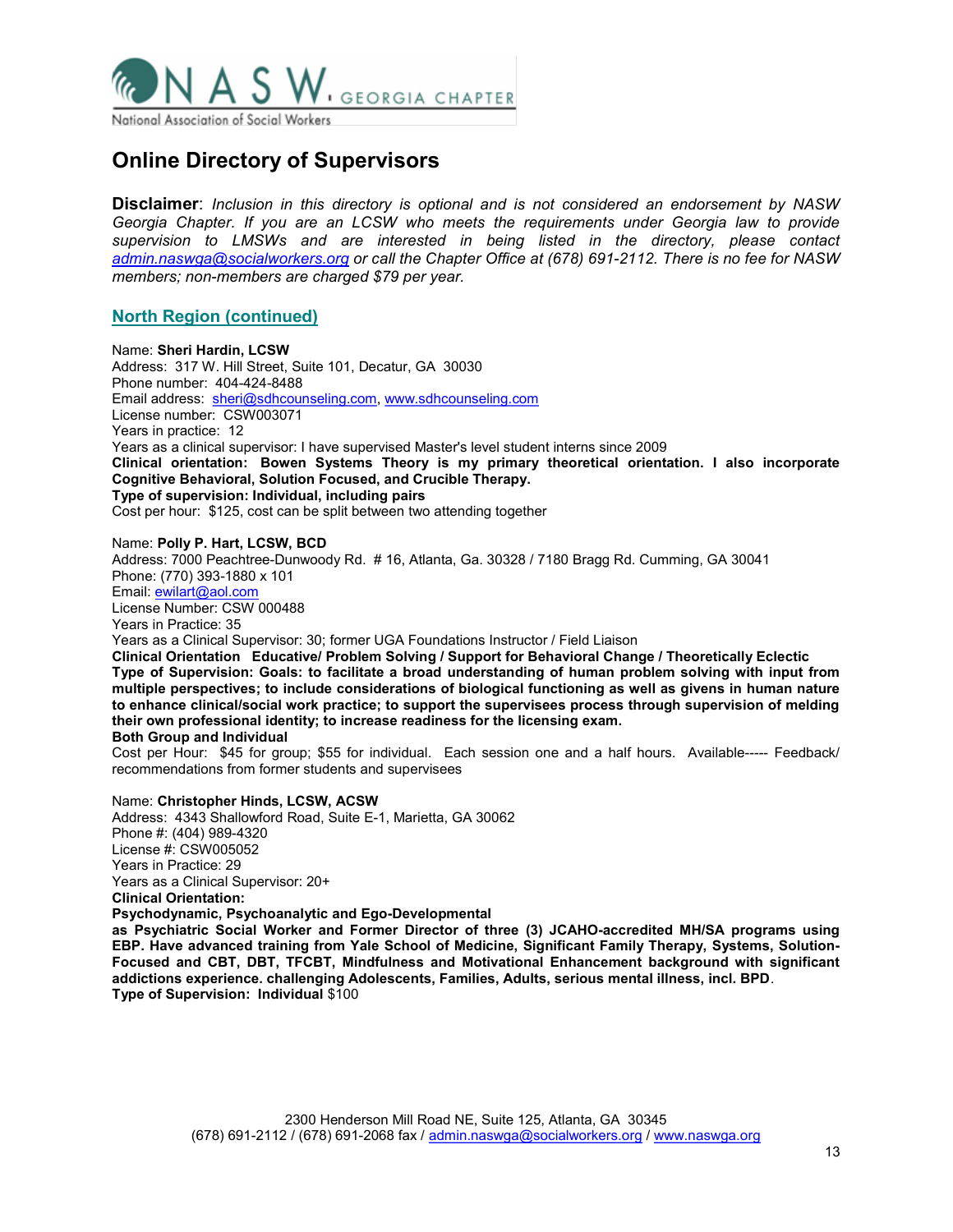

Disclaimer: Inclusion in this directory is optional and is not considered an endorsement by NASW Georgia Chapter. If you are an LCSW who meets the requirements under Georgia law to provide supervision to LMSWs and are interested in being listed in the directory, please contact admin.naswga@socialworkers.org or call the Chapter Office at (678) 691-2112. There is no fee for NASW members; non-members are charged \$79 per year.

### North Region (continued)

Name: Eric Houin, LCSW Address: P.O. Box 2744/Peachtree City, Georgia 30269 Phone number: 770-486-7252 Email address: ehouinjr@gmail.com License number: Georgia License CSW2950 Years in practice: 14 Years as a clinical supervisor: 14: (10 in Georgia and 4 in Louisiana) Clinical orientation: Systems Theory and Cognitive Behavioral Theory with experience in other models Type of supervision: (Group or Individual): Group and Individual Cost per hour: \$65-\$80 per hour

Name: Elizabeth Hubbs, LCSW Address: 2031 Summerfield Chase, Dalton, GA 30720 Phone number: 404-234-4442 Email address: livegoodwell@gmail.com License number: GA CSW004904 Years in practice: 8 years Years as a clinical supervisor: 1 year Clinical orientation: Cognitive Behavioral Therapy, Strengths based, Person-centered, Solution focused, Crisis Intervention and Short-term therapy, Reality based, SPMI, MH, SA, Dual diagnosis, and Trauma focused therapy Type of supervision: Individual and/or Group Cost per hour: Individual- \$60/hour; Individual/pairing (2 people) - \$50/hour; Group (3 or more) - \$40/hour

Name: Turley Howard Address: 555 Riverview Rd., Athens, GA 30606 Phone (work): 706-549-3030 (Rutland Academy, Athens) Phone (cell): 706-201-5754 Email: coolpuddin@yahoo.com License number: 3043 Years in practice: 13+ (almost exclusively with adolescents) Years as supervisor: 2+ Clinical Orientation: RET (Rational Emotive Therapy); Cognitive Behavioral Therapy; Solution-Focused Therapy Type of supervision: prefer "individual" with two persons, but am open to anything Cost per hour: flexible/sliding scale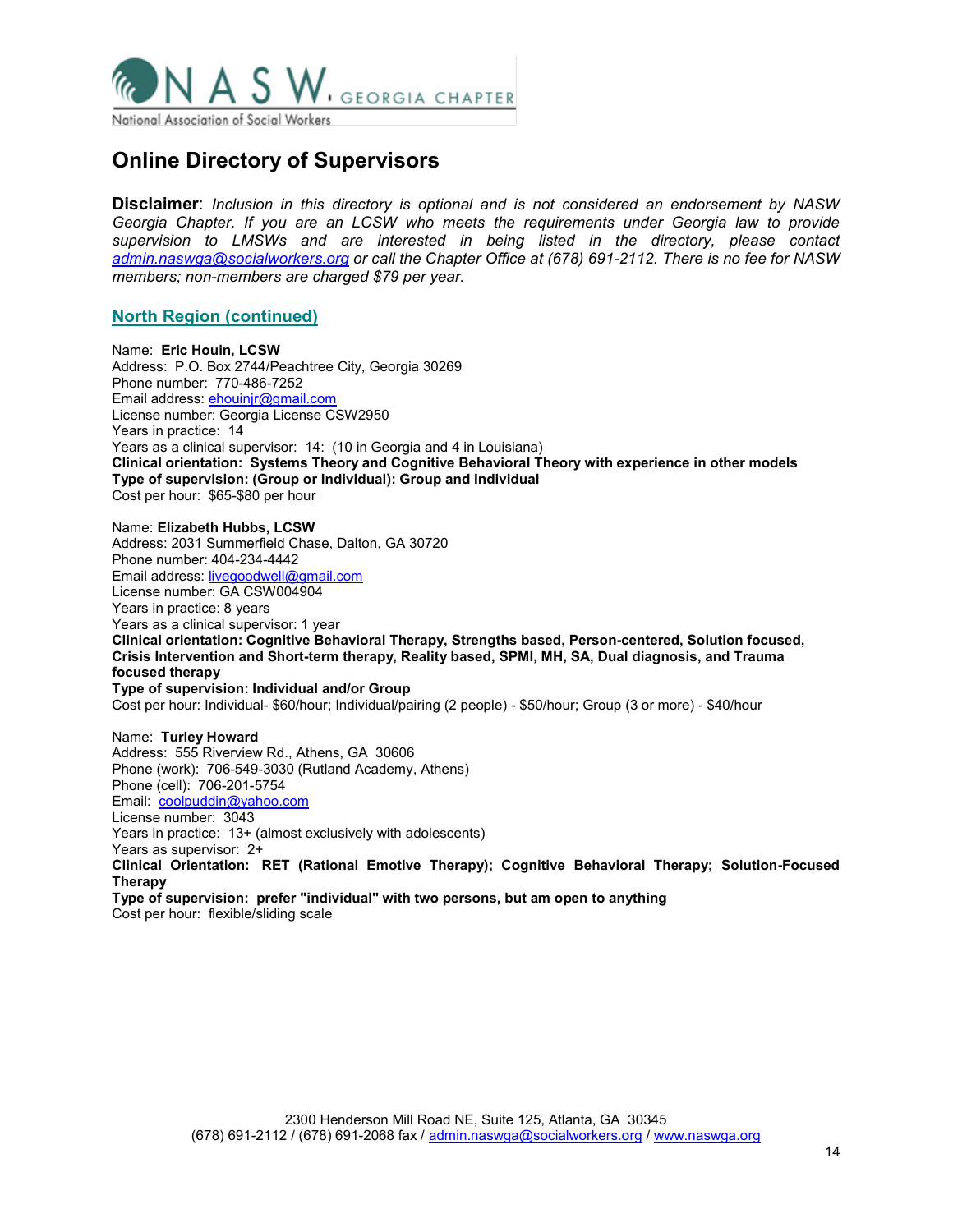

**Disclaimer**: Inclusion in this directory is optional and is not considered an endorsement by NASW Georgia Chapter. If you are an LCSW who meets the requirements under Georgia law to provide supervision to LMSWs and are interested in being listed in the directory, please contact admin.naswga@socialworkers.org or call the Chapter Office at (678) 691-2112. There is no fee for NASW members; non-members are charged \$79 per year.

### North Region (continued)

Name: Alison Jedrick, LCSW Address: 129 Cedar Rock Trace, Athens, GA 30605 Phone: 706-540-2361 Email: counselingconsultants@gmail.com License #: CSW003513 Years in Practice (post-MSW): 7 years Years as a clinical supervisor: >1 Clinical Orientation: Mental Health- Child & Family Type of supervision: Group & Individual available Cost per hour: Group: \$40/hr; Individual: \$60/hr

Name: Joy Kelleher Address: Gainesville, Georgia Cell Phone\: 904-955-7344 Email: joylohr@yahoo.com License #:CSW003073 Years in Practice: 15 years in practice Years as a clinical supervisor: six years experience providing clinical supervision Clinical Orientation: eclectic clinical areas of expertise: medical social work, adult and children's mental health

Type of Supervision: Group and Individual Session 40 per group session; 50 per individual session

Name: Edwina Knox-Betty, LCSW Address: Conyers, GA Phone number: (404) 388-3455 Email: edwina\_knox@hotmail.com License number: CSW003478

Areas of Expertise/Focus: Women's Issues, Trauma, Relationships, Grief and Loss, Chemical Dependency, Chronic Pain, Anxiety, Depression and Intimate Partner Violence; LGBTQ and Social Justice Issues Years as a clinical supervisor: 13

Clinical Orientation: Cognitive Behavioral/Humanistic/Feminist Therapy; Solution-Focused Brief Therapy (SFBT)

Type of supervision: Group & Individual \$70.00 individual/\$45.00 group

Name: Christina Lahowitch, LCSW Address: 1780-B Century Blvd, Atlanta, GA 30345 Email: chrislahowitch@aol.com License number: 1167 Years in practice: 25 Clinical orientation: psychodynamic, relational, cognitive behavioral Type of supervision: Individual Cost per hour: \$80 - \$125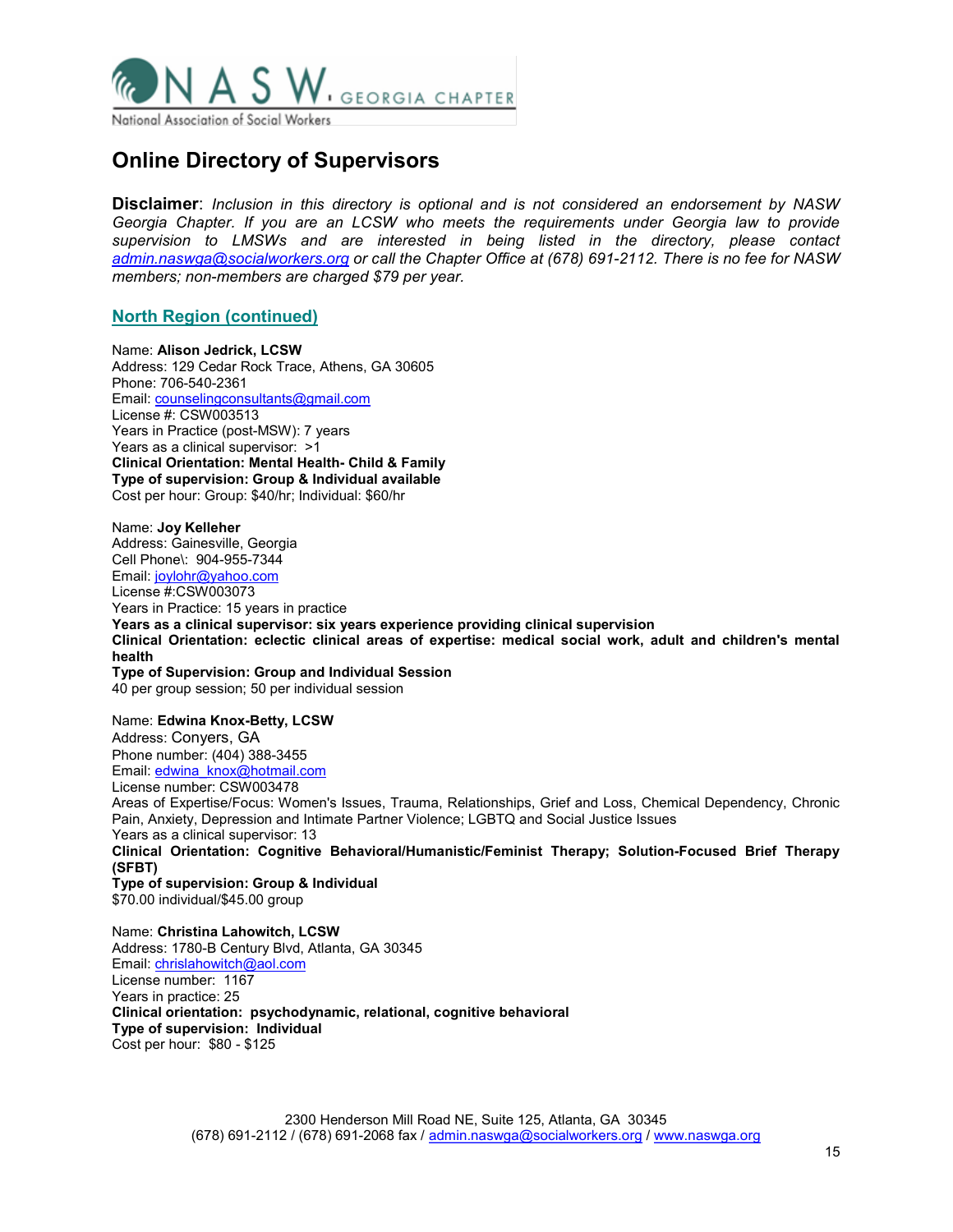

Disclaimer: Inclusion in this directory is optional and is not considered an endorsement by NASW Georgia Chapter. If you are an LCSW who meets the requirements under Georgia law to provide supervision to LMSWs and are interested in being listed in the directory, please contact admin.naswga@socialworkers.org or call the Chapter Office at (678) 691-2112. There is no fee for NASW members; non-members are charged \$79 per year.

### North Region (continued)

Name: Vicki M. Leopold Address: 170 Broadmoor Dr., Fayetteville, 30215 Phone: 770-461-0284 Email: Vickihhh@hotmail.com License number: CSW003385 Years in practice: 14 years (6 in NY and 10 in GA) Years in clinical supervision: (10 years) Clinical orientation: Cognitive Behavioral, analytic, supportive, and humanistic Type of supervision: individual, group when possible Cost per hour: \$60.00 an hour

Name: Suzanne Morgan McLean Address: 523 1/2 Prince Avenue Phone number: 706-425-8900 Email: suzanne@ca4wellbeing.com Web address: www.ca4wellbeing.com License number: GA 3019 Years in practice: LCSW since August 2001 Years as a clinical supervisor: 1 1/2 years Clinical Orientation: Individual, Couples, Family, Group/ Certified Imago Couples Therapist/ Other specialties grief, trauma, life transitions, recovery, mindfulness Type of supervision: Individual and group Cost per hour: 80.00 to 100.00 individual or 50.00 each for 2 person individual and 45.00 for group

Name: Douglas Morgan Address: 115 Deertriger Pl., Athens, GA 30605 Phone number: 706-254-0740 Email address: dougmorgan01@gmail.com License number: CSW003912 Years in practice: 13 years Years as a clinical supervisor: 4 years Clinical orientation: My approach to working with clients incorporates aspects of CBT, Solution Focused Therapy, and is Family Centered. I have supervised those seeking licensure for the last 4 years and interns

at various levels for the past 10 years. I believe in tailoring supervision to the group or individual's needs to help them gain the most out of our time together.

Type of supervision: (Group or Individual) Group and Individual

Cost per hour: Individual - \$50/hr for a group of 2 / Group - \$30/hr to join current group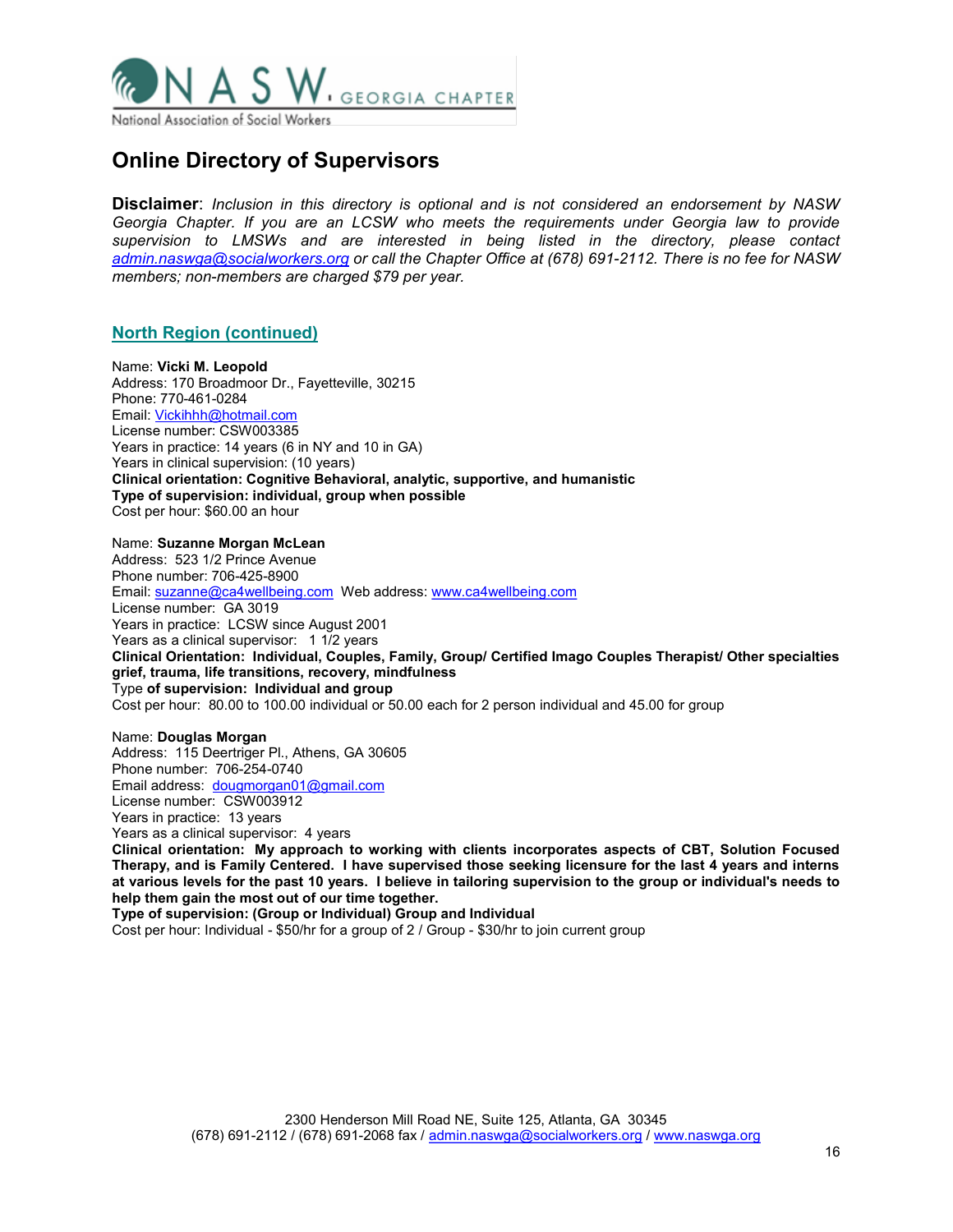

Disclaimer: Inclusion in this directory is optional and is not considered an endorsement by NASW Georgia Chapter. If you are an LCSW who meets the requirements under Georgia law to provide supervision to LMSWs and are interested in being listed in the directory, please contact admin.naswga@socialworkers.org or call the Chapter Office at (678) 691-2112. There is no fee for NASW members; non-members are charged \$79 per year.

### North Region (continued)

Name: Carol Moses Address: 2610 Suwanee Lakes Trail; Suwanee; Georgia 30024 Phone: 770-815-8554 Email: nybluemoose@bellsouth.net License Number: CSW002521 Years in Practice: 13 years Years as Clinical Supervisor: 6 years Clinical Orientation: General Social Work Practice; Family Centered Practice; Issues impacting Child Welfare and Mental Health Professionals, Licensure Examination Preparation; Supervision in Social Work. Type of Supervision: Individual and Group Cost per hour: \$50.00 Individual/\$30.00 Group

Name: Moshe R. Manheim Address: 1517 Beechcliff Drive, Atlanta, GA 30329 Phone: 678-469-3631 E-mail: Moshe.Manheim@gmail.com License number: LCSW #355 Years in practice: 26 Years supervising: 20 Clinical Orientation: Family systems and cognitive behavioral Type of Supervision: Group and Individual Cost: Group \$35 per person for 1 1/2 hour group; \$120 per person (can be split by 2) for 1 hour

Name: Dorothy J. Mingo Phone Number: 404-349-4971 Email: dotrobin89@att.net License Number: CSW001524 Years in Practice: 30 plus Years as a clinical supervisor: 30 years Clinical Orientation: I am a clinician with 30 plus years of experience in California and Georgia. My

knowledge includes various treatment approaches. My supervision experience include providing supervision of students in their internships, MSWs working toward licensure and fully licensed clinicians. Areas of expertise include substance abuse, mental health, hospital social work, community counseling and private practice.

Type of supervision: Prefer individual Cost per hour: \$35.00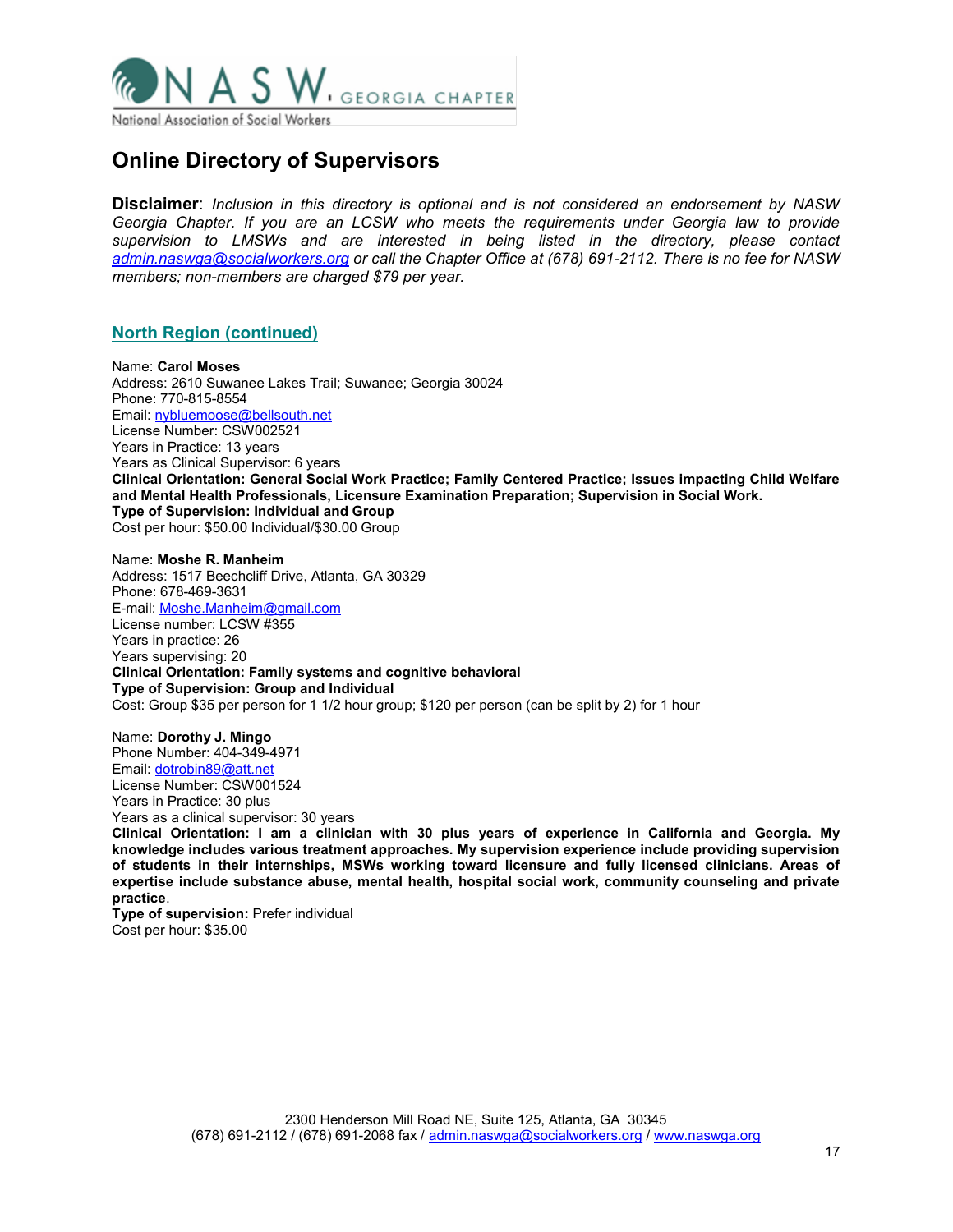

Disclaimer: Inclusion in this directory is optional and is not considered an endorsement by NASW Georgia Chapter. If you are an LCSW who meets the requirements under Georgia law to provide supervision to LMSWs and are interested in being listed in the directory, please contact admin.naswga@socialworkers.org or call the Chapter Office at (678) 691-2112. There is no fee for NASW members; non-members are charged \$79 per year.

### North Region (continued)

Name: Peggy K. Morehouse Address: 6111 Peachtree Dunwoody Rd., Suite F103, Sandy Springs, GA 30328 Phone: 770-390-9734 Email: peg@intellmkt.com License number: LCSW GA 201; LMFT GA 405 Years in Practice: 30 Years as clinical supervisor: 10+ Clinical Orientation: Traditional training ego psychiatric, eclectic Type of Supervision: Single or small group supervision Type of Supervision: One and a half hour sessions of LCSW exam prep, to be considered supervision. Hours to be determined by group members. Cost: Approx. \$60 per hour for individual, group rates to be determined on the size of the group. Rate for 1½ hour of exam prep supervision is \$45.

Name: Barbara Lee Nama, LCSW Address: 11-A Lenox Pointe NE, Atlanta, Georgia 30324 Phone: 404-231-2339 Email: bnamalcsw@aol.com License #: LCSW # 364 Years in Practice: 33 Years as Supervisor: 28 Clinical Orientation: My primary orientation is psychodynamic, including object relations and relational theories; however, I am also experienced with the cognitive/behavioral approach and sometimes meld that with the psychodynamic orientation, depending on the presenting problem and need of the client. I work with adults and adolescents in individual, couples, and family therapy. Type of Supervision: Group, individual, or paired Cost per hour: Group (3 or more) \$45/hr; individual \$65--\$130; paired \$35--\$65

Name: Karen R. Nash, LCSW Address: 54 South Avenue. Marietta, GA 30060 Phone Number: 770-906-2028 Email: karennash@bellsouth.net License number: #CSW000365 GA Years in practice: 38 years

Years as a clinical supervisor: 13 years

Clinical orientation: Eclectic in approach to symptoms and issues presented by clients. My practice has always been with both children and adults. Early training in psychodynamic theory, play therapy, and family systems theory, but now strongly emphasize the use of evidence based treatment, such as Trauma Focused CBT. My specialties are the treatment of abuse and trauma, family therapy, and the treatment of children and adolescents. I have advanced training in the use of EMDR with adults and children. In 2006 I received the Most Outstanding Site Supervisor of the Year Award from Georgia State University in the Professional Counseling Department

Type of supervision: Individual and Group (as possible) Cost per hour: \$60.00 -- \$40.00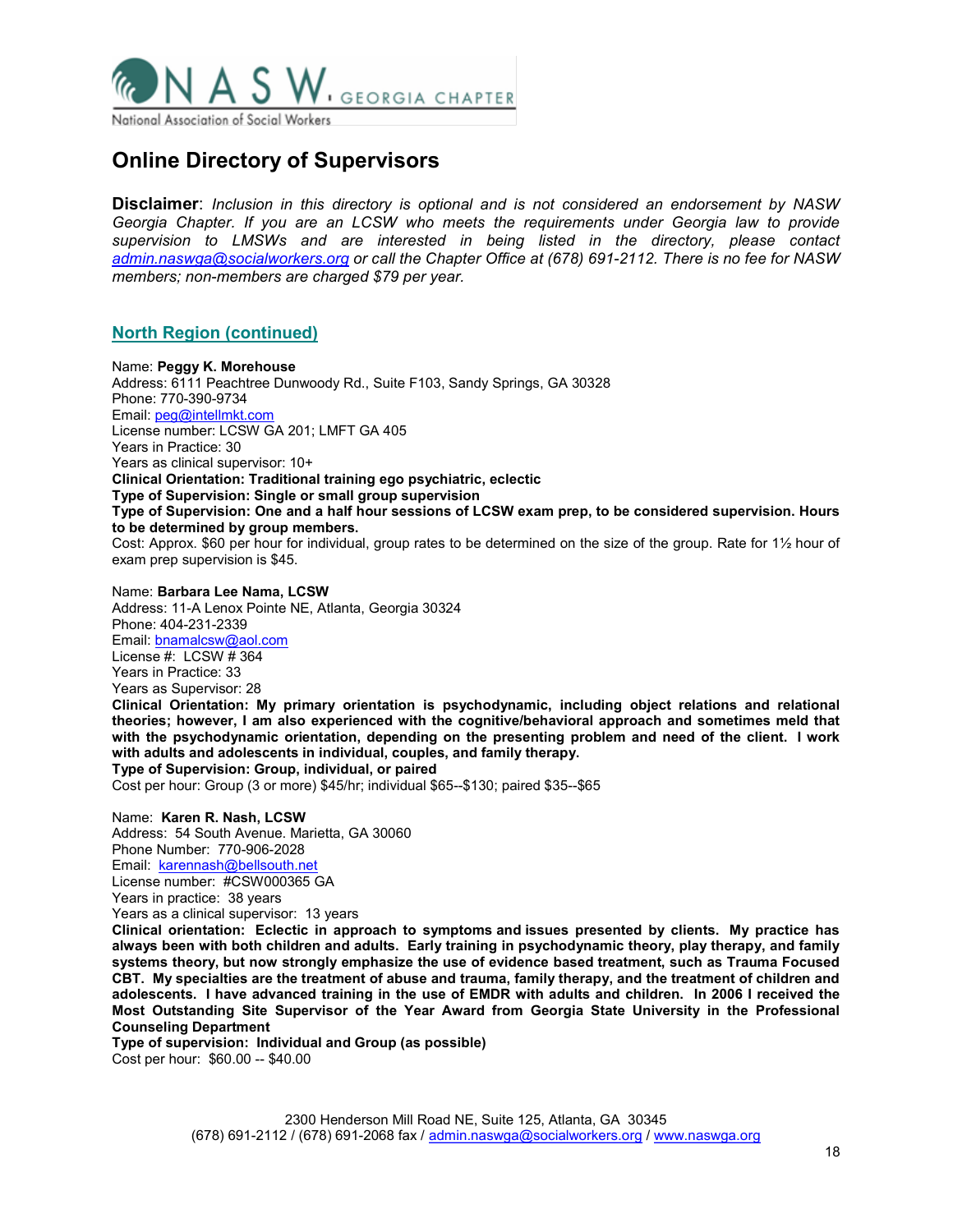

Disclaimer: Inclusion in this directory is optional and is not considered an endorsement by NASW Georgia Chapter. If you are an LCSW who meets the requirements under Georgia law to provide supervision to LMSWs and are interested in being listed in the directory, please contact admin.naswga@socialworkers.org or call the Chapter Office at (678) 691-2112. There is no fee for NASW members; non-members are charged \$79 per year.

### North Region (continued)

Name: Libby Overly, LCSW, ACHP-SW Address: 195 Devilla Trace, Fayetteville GA 30214 Phone: 770-910-3221 License Number: CSW004274 Years in Practice: 22 Years as Clinical Supervisor: 10

Clinical Orientation: Areas of Expertise: I have primarily worked in aging and end-of-life care for the last 20 yrs. I consider myself to be a geriatric social worker as much as a hospice social worker. Prior to receiving my MSW I was an LPC and worked for more than 10 years in mental health and have intermittently worked in mental health. Understanding and recognizing psychopathology and family dynamics are essential skills for the medical social worker. I have worked in the areas of hospice, adult day care, home health, long term care, psychiatry, home based family intervention, and national policy. My approach is eclectic; every technique or theory will not fit everyone but is a tool in your tackle box! My goal is for supervisees to feel comfortable exploring their clinical experiences and consider alternative viewpoints and approaches. The expectation is that you would bring case scenarios and current conundrums to each session.

Type of Supervision: Individual; Paired or Group

Cost Per Hour: Individual — \$60/hr; Paired — \$30/hr Group (3 or more) — \$24/hr Hourly rates are stated for comparison. Individual sessions can be arranged for 1-2 hrs; group and paired sessions are 1.5-2hrs long. I offer affordable supervision to encourage masters' level social workers to pursue full licensure.

Name: Laura Powell Address: 4313 Alison Jane Dr. NE Kennesaw, GA 30144 Phone: 770-876-7615 Email: ljpowell321@yahoo.com License Number: CSW003849 Years in Practice: 12 years

Years as a Clinical Supervisor: 4 years

Clinical Orientation: I have been an LCSW for 12yrs. I have provided supervision to students in their internships and also towards hours of licensure. I have most of my experience in the health care setting: hospital, hospice, home health, working with people who have depression, anxiety, postpartum depression and I have a foundation in mental health.

Type of Supervision: Individual and Group

Cost Per Hour: \$60 individual and \$50 group (no more than 4)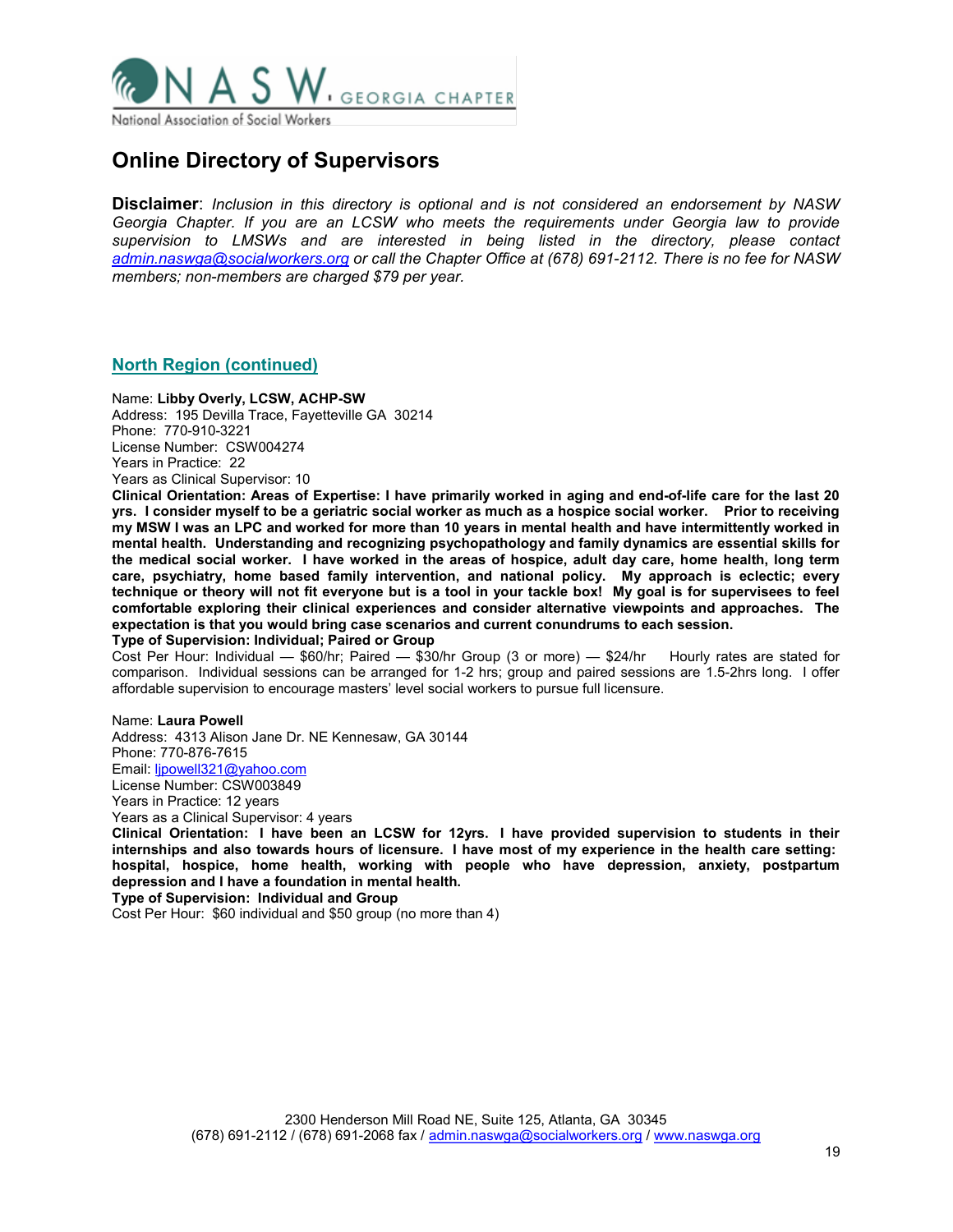

Disclaimer: Inclusion in this directory is optional and is not considered an endorsement by NASW Georgia Chapter. If you are an LCSW who meets the requirements under Georgia law to provide supervision to LMSWs and are interested in being listed in the directory, please contact admin.naswga@socialworkers.org or call the Chapter Office at (678) 691-2112. There is no fee for NASW members; non-members are charged \$79 per year.

### North Region (continued)

Name: Leslie Quackenbush, LCSW Address: Atlanta, GA 30309 Phone number: 269.317.6732 Email address: lesliequackenbush@gmail.com License number: CSW005307 Years in practice: 8 Years as a clinical supervisor: 4 Clinical orientation: CBT, DBT, Solution-Focused Therapy Type of supervision: (Group or Individual) Group/Individual Cost Per hour: \$50 individual, \$35 each for groups of 3+

Name: Lynn Ranew, Ph.D., LCSW, LMFT Address: Atlanta Therapy Associates, 3580 Piedmont Ave. NE, Suite 210, Atlanta, GA 30305 Phone: 404-233-9885 ext 6 Email: lynnranew@gmail.com License Number: CSW000216 Years in Practice: 34 Years as a Clinical Supervisor: 19 Clinical Orientation: My clinical orientation includes Family Systems work, Motivational Interviewing, Relational approaches, with a psychodynamic theoretical base. It is Strength based, client centered, and solution focused. Practice Emphasis includes Women in Transition, Youth Coming of Age, Trauma and Crime Victim Services. I am an LMFT with a doctorate in counseling.

Type of Supervision: Group and Individual Cost Per Hour: \$130 individual, \$55 group

Name: Robin Reeves-Oppenheim, LCSW, ACSW, DCSW Address: 242 Creekstone Ridge, Woodstock, Georgia 30188 Phone number: 678-445-4184 Fax number: 678-445-5146 Email address: robinopp@bellsouth.net License number: LCSW #002888, LISW-CP #2457 Years in practice: 30 years Years as a clinical supervisor: 17 years. I am a Clinical Supervisor in two states, Georgia and South Carolina. I have been a Clinical Supervisor in SC since 1996. I have been a Clinical Supervisor in Georgia since 2005.

Clinical orientation: Psychodynamic Psychotherapy, Family Systems, Trauma, Addictive Behaviors, Eating Disorders, Cognitive Behavioral, DBT, EMDR, Psychosynthesis, National Guild Certified Hypnotherapist, Past Life Regression Therapy trained and certified by the Dr. Brian Weiss Institute, Reiki Master Teacher, Energy Anatomy, Distance Certified Counselor, Mind/Body and Spiritual Issues

Type of supervision: (Group or Individual) Individual and Group Cost per hour: \$100.individual; \$50 group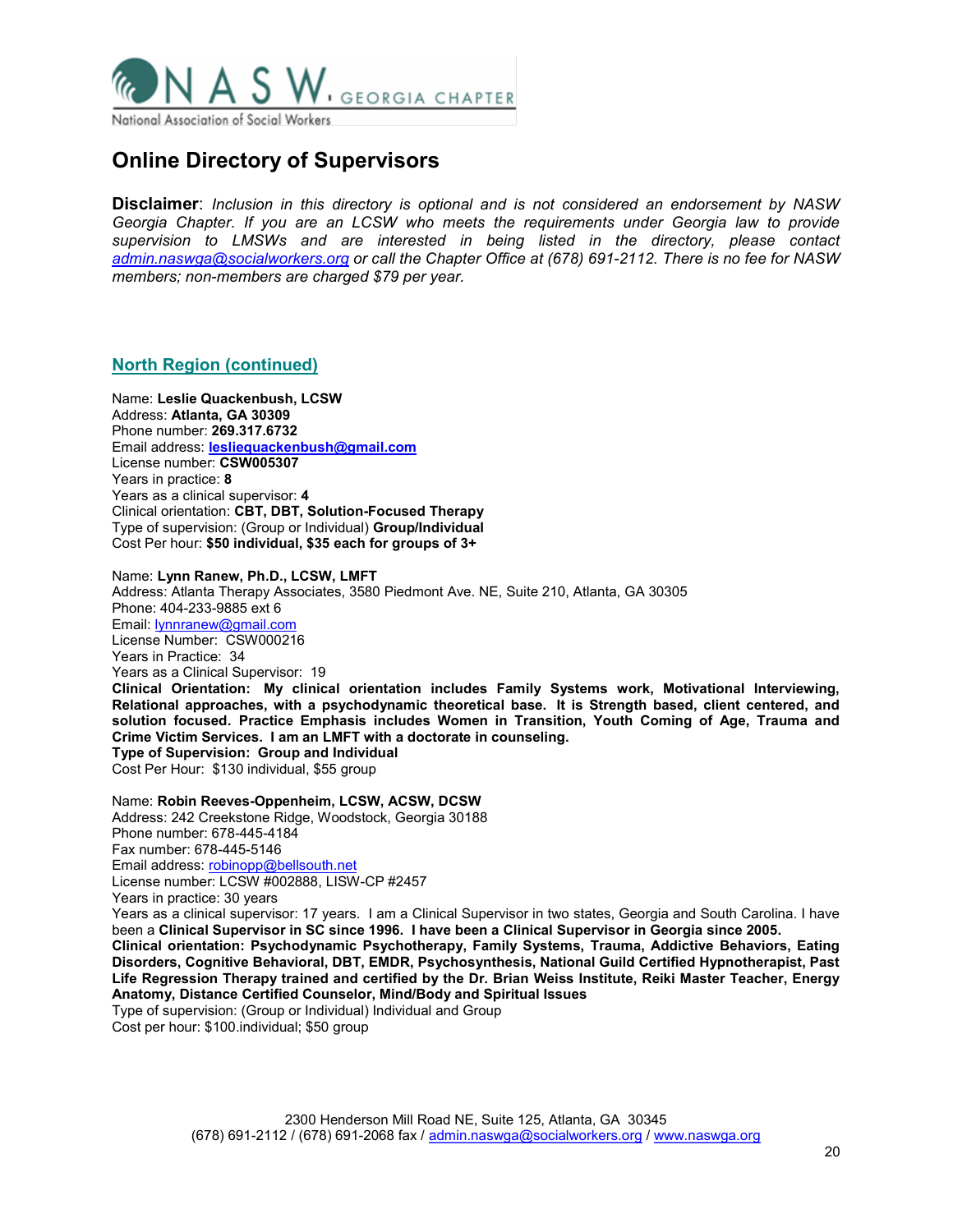

Disclaimer: Inclusion in this directory is optional and is not considered an endorsement by NASW Georgia Chapter. If you are an LCSW who meets the requirements under Georgia law to provide supervision to LMSWs and are interested in being listed in the directory, please contact admin.naswga@socialworkers.org or call the Chapter Office at (678) 691-2112. There is no fee for NASW members; non-members are charged \$79 per year.

### North Region (continued)

Name: Davine S. Ricks, PhD, LCSW, MAC Address: 2828 Wesley Chapel Rd., Decatur, GA 30034 (Office) P.O. Box 784, Lithonia, GA 30058 (mailing) Phone number: 678-232-2765 Email: senseofequity@earthlink.net License number: 01555 (LCSW) Years in practice: 25 years Years as a clinical supervisor: 15 years Clinical orientation: Provide Behavioral Health services in the following areas: Substance Abuse, Mental Health, Criminal Justice for adults, women and children, adolescents. Type of supervision: Group and Individual Cost per hour: \$75 (Individual); \$45 (Group)

Name: Nicole Johnson Roberson, LCSW Address: 1080 Peachtree Street Atlanta, GA 30309 Phone number: (404) 323-7732; (404) 692-5546 - Office Email: info@creativetherapeuticsolutions.org License number: CSW004045 Years in practice: Since 1998 Years as a clinical supervisor: Since 2003 Clinical orientation: Child/Adolescent, Therapeutic Rapport, Solution Focused, Strengths Perspective, Family Systems, Cognitive-Behavioral, Specialty in Addressing Issues Related to Juvenile Delinquency and At-Risk Youth.

Type of supervision: (Group or Individual) Individual, Group, and Licensure Examination Preparation Cost per hour: \$50 Individual; \$30 Group (no more than 4 per group); \$25 Licensure Exam Preparation

Name: Cynthia Schwartzberg Address: 455 East Paces Ferry, Suite 204, Atlanta, GA 30305 Phone number: 917 816-3534 Email address: cscyntha@aol.com License number: CSW001598 Years in practice: 28 Years as a clinical supervisor: Beginning in Georgia Clinical orientation: Psychodynamic Psychotherapy integrating Cognitive, DBT, EMDR, Brainspotting, Mind/Body and Spiritual Issues Type of supervision: (Group or Individual) Individual and Group

Cost per hour: \$110. individual; \$30-50, varies with number of participants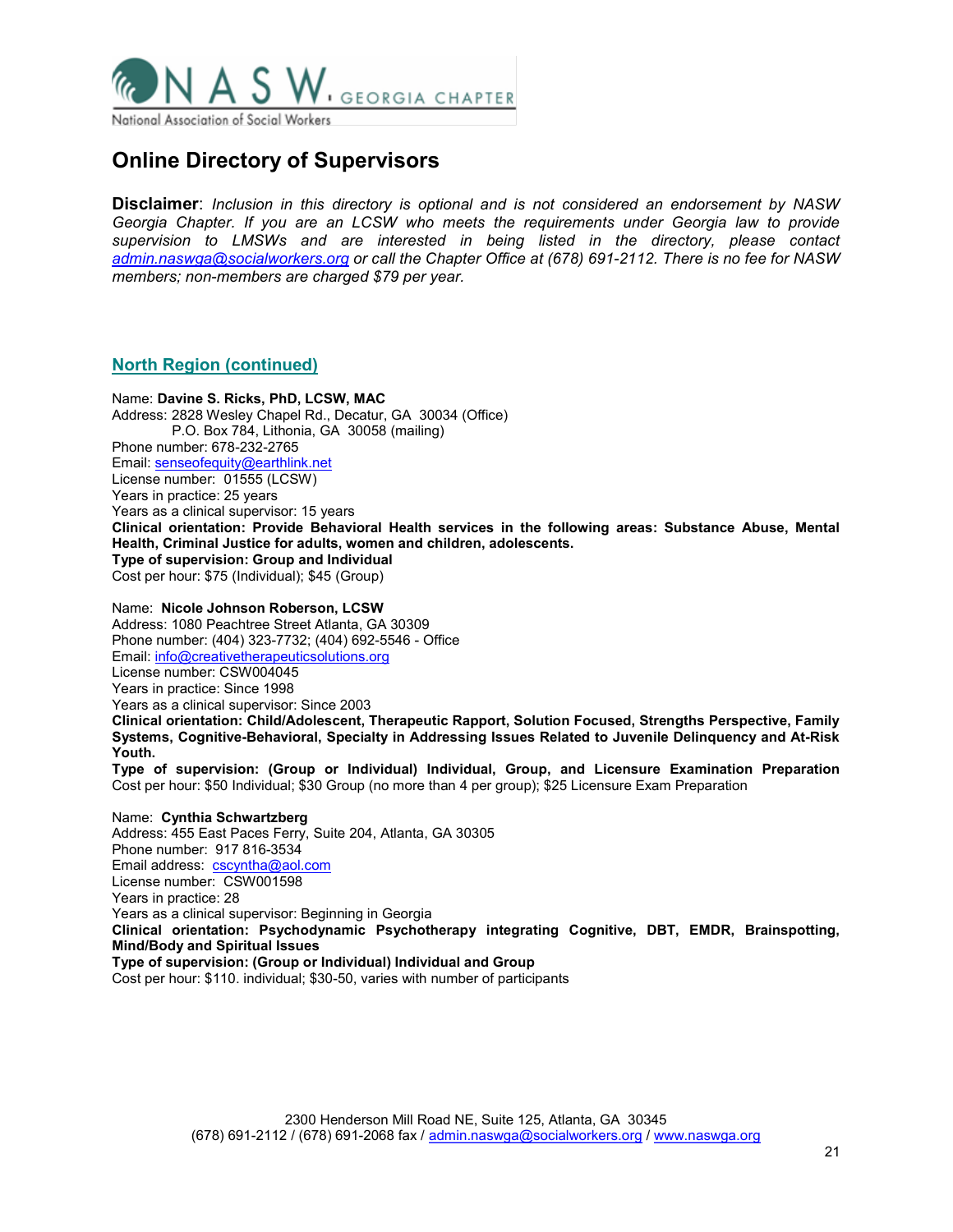

Disclaimer: Inclusion in this directory is optional and is not considered an endorsement by NASW Georgia Chapter. If you are an LCSW who meets the requirements under Georgia law to provide supervision to LMSWs and are interested in being listed in the directory, please contact admin.naswga@socialworkers.org or call the Chapter Office at (678) 691-2112. There is no fee for NASW members; non-members are charged \$79 per year.

### North Region (continued)

Name: Karen Starks, PhD, LCSW Address: IdeaSpace 2105 East Main Street Snellville, GA 30078 Cell number: (404) 922-4729 Email address: starkspeak@gmail.com License number: LCSW 844 Years in practice: 35 years Years as a clinical supervisor: 29 years

#### Clinical Orientation: children, adolescents, adults, family, substance use/abuse

Type of supervision: Group and Individual Supervision sessions for MSWs only. This supervision meets requirements for requisite hours towards clinical social work license (LCSW). Group supervision provided on weekends (6 hour blocks) and individual supervision provided on week days/evenings (2 hour blocks) by experienced LCSWs.

Cost per hour: Group (\$100 for 6 hour block); Individual (\$35 for 2 hour block) \*cost must be paid in full before each session block

#### Name: Brandy Stinson, LCSW

Address: 530 Piedmont Avenue NE-Atlanta, GA 30308 Phone number: (404-276-6480 Email address: brandystinson@gmail.com License number: CSW004634 Years in practice: 10 Years as a clinical supervisor: 3 Clinical orientation: Cognitive Behavioral, Solution Focused, a variety of settings including inpatient hospitalization and corrections Type of supervision: Group and Individual Cost per hour: Individual 60 minutes=\$50; Group (2 people or more) 90 minutes=\$45 per person

Name: A. Dawn Stula Address: 1551 Jennings Mill Road Suite 1700B Bogart, Ga 30677 Phone number: 706-621-2548 Email address: dawnstulalcsw@gmail.com License number: 3691 Years in practice: 13 years Years as a clinical supervisor: 6 years both thru my private practice and thru the University of Georgia School of Social Work in Athens, GA where I am a faculty member and field liaison Clinical orientation: Solution Focused Brief Therapy, CBT, Strengths based therapy, Mindfulness based therapy, Psychodynamic therapy, Narrative therapy and Family Systems therapy Type of supervision: Individual and Group

Cost per hour: \$40 an hour - special discounts for former students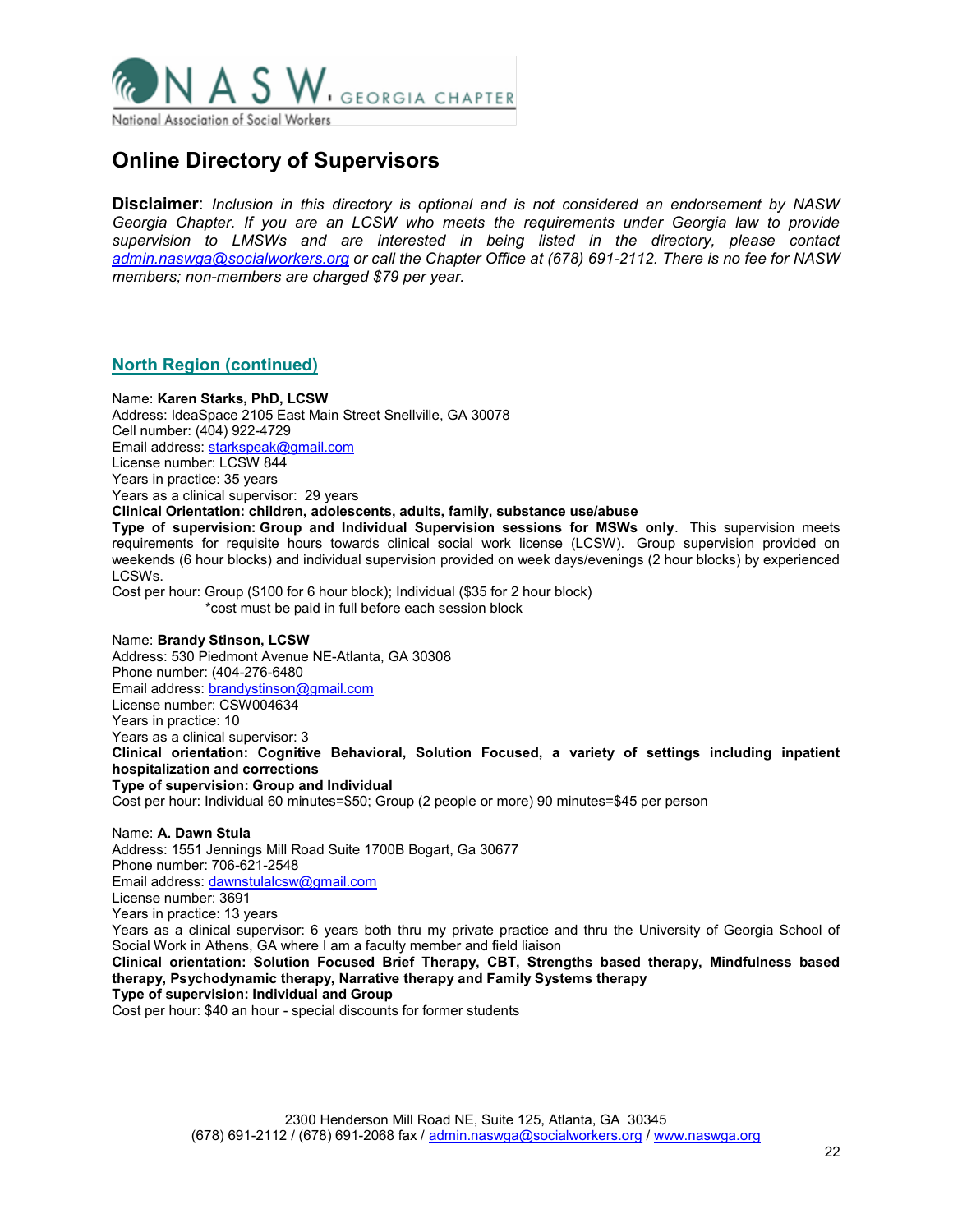

Disclaimer: Inclusion in this directory is optional and is not considered an endorsement by NASW Georgia Chapter. If you are an LCSW who meets the requirements under Georgia law to provide supervision to LMSWs and are interested in being listed in the directory, please contact admin.naswga@socialworkers.org or call the Chapter Office at (678) 691-2112. There is no fee for NASW members; non-members are charged \$79 per year.

### North Region (continued)

Name: Karen D. Sutton, LCSW Address: Tucker, GA 30084 Phone number: 404-213-0799 Email address: kdslcsw@aol.com License number: CSW003199 Years in practice: 13 years

Years as a clinical supervisor: 4 years

Clinical orientation: Crisis Intervention, Brief Solution-Focused Therapy, Cognitive Behavioral Therapy and Family Systems. My area of specialty is treating children, adolescents and families with issues of abuse, neglect, grief and trauma. My clinical experience ranges from child welfare, inpatient psychiatric care, managed care to outpatient behavioral health.

Type of supervision: Individual and Group with basic exam preparation

Cost per hour: Individual (1-2 individuals per session) - \$50 per person/per hour and Group (3 -4 individuals per session) - \$35 per person/per hour. It is my desire to make clinical supervision affordable.

#### Name: Stephanie K. Swann, PhD, LCSW

Address: 675 Seminole Avenue, Suite 210, Atlanta GA 30307 Phone number: (404) 906-1862 Email: www.stephanieswann.com; stephanie@stephanieswann.com Years in practice: 17 years in practice Years as a clinical supervisor: 11

Clinical orientation: Mindfulness based cognitive therapy, Interpersonal neurobiology, psychodynamic, relational

#### Type of supervision: I provide group and individual.

Cost: dependent on number of people and length of supervision session

#### Name: Woodfin J. Threlkeld, MSW, LCSW

Address: 2250 N. Druid Hills Road, Suite 232, Atlanta, Georgia 30329 or 4652 Lawrenceville Hwy, Suite 104, Lilburn Professional Park, Lilburn, Georgia 30047

Phone: 404-325-3992 or 678-464-8433

Fax: 404-325-5310

Email: wjthrelkeld@earthlink.net

License No. CSW002002

Years in Practice: I have been in practice for 17 years, the last 8 in full time private practice. Years as a clinical supervisor: I have been a clinical supervisor for at least 14 of those 17 years.

#### Clinical Orientation: I have experience with a variety of treatment approaches including cognitive, cognitive behavioral, behavioral, psychodynamic, and systems.

Type of supervision: I do both individual and group supervision.

Cost per hour: My charge for individual supervision is \$70 per one hour session. My charge for group is \$35 per person per hour.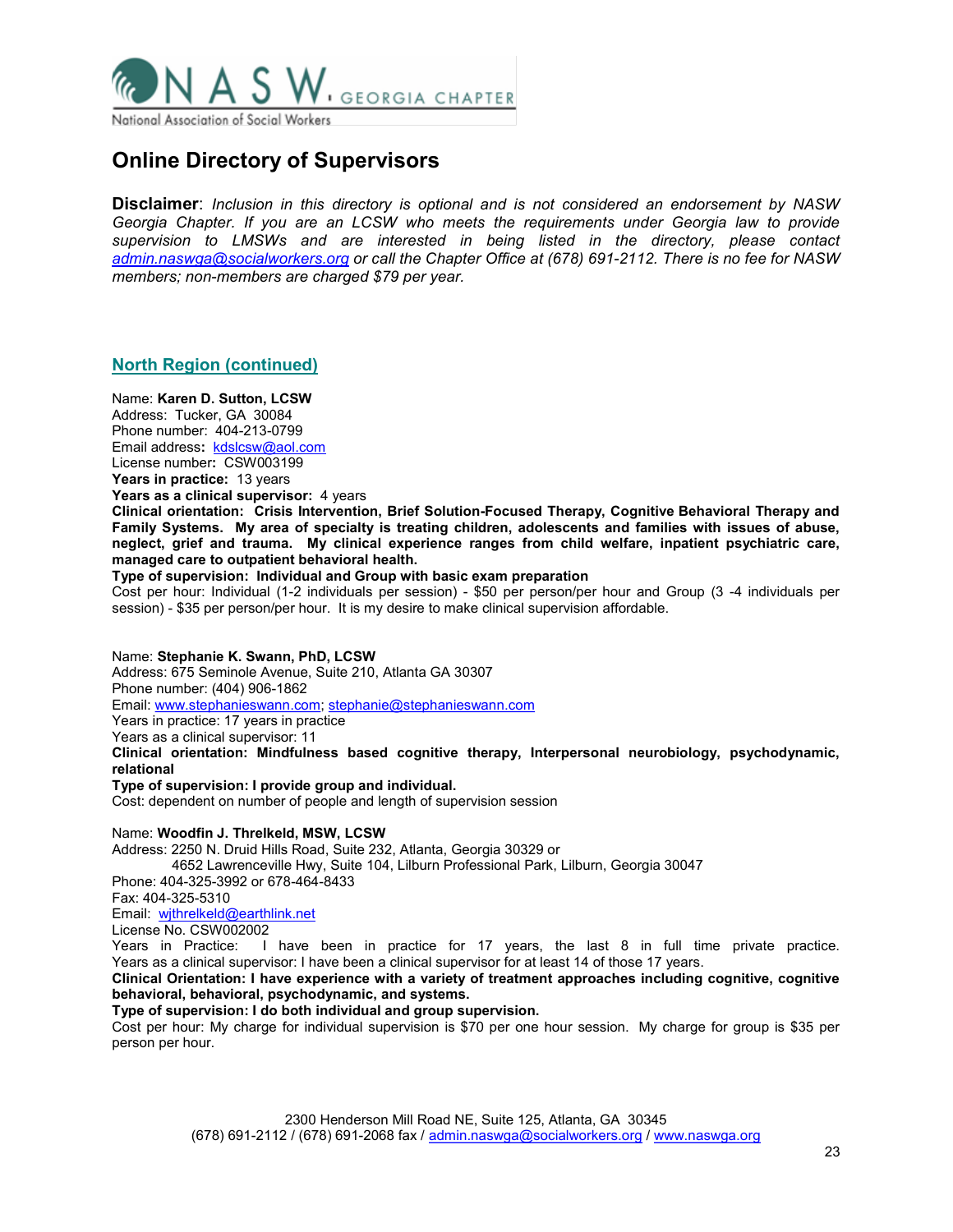

Disclaimer: Inclusion in this directory is optional and is not considered an endorsement by NASW Georgia Chapter. If you are an LCSW who meets the requirements under Georgia law to provide supervision to LMSWs and are interested in being listed in the directory, please contact admin.naswga@socialworkers.org or call the Chapter Office at (678) 691-2112. There is no fee for NASW members; non-members are charged \$79 per year.

### North Region (continued)

Name: Aisha Mitchell Washington Business: AR Mitchell Consultants, LLC Address: 90 F Glenda Trace #306 Newnan Ga 30265 Phone number: 762-499-7823 Email address: armitchell52@gmail.com License number: CSW004677 Years in practice: 8 Years as a clinical supervisor: Supervision of student interns since 2014 Clinical orientation: CBT. Specialize in children/youth/families. Experienced with multiple populations including foster care, homeless, career advisement, sexual/physical/emotional abuse, domestic violence, medical case management. Type of supervision: Individual and group Cost per hour: \$50/hr/ind. \$30/hr/grp. Name: Chasity A. Watson, LCSW Address: Atlanta Counseling and Educational Consultants 1587 Phoenix Boulevard, Suite 5 Atlanta GA 30349

Telephone: 770-997-7070 Email: chazstewart@yahoo.com (preferred method of contact) License: CSW003470 Years in Practice: Since 1999 Years as a Clinical Supervisor: Since 2002 for MSW students, Since 2005 for LCSW licensure Clinical Orientation: Systems theory, supportive, cognitive-behavioral therapy. Areas of specialty: child/adolescent, family, abuse/neglect, juvenile justice, public safety, crisis intervention, CISM.

#### Type: Individual, Group as available.

Cost per hour: \$75 for individual (per person, up to 2 participants), \$40 for group (per person)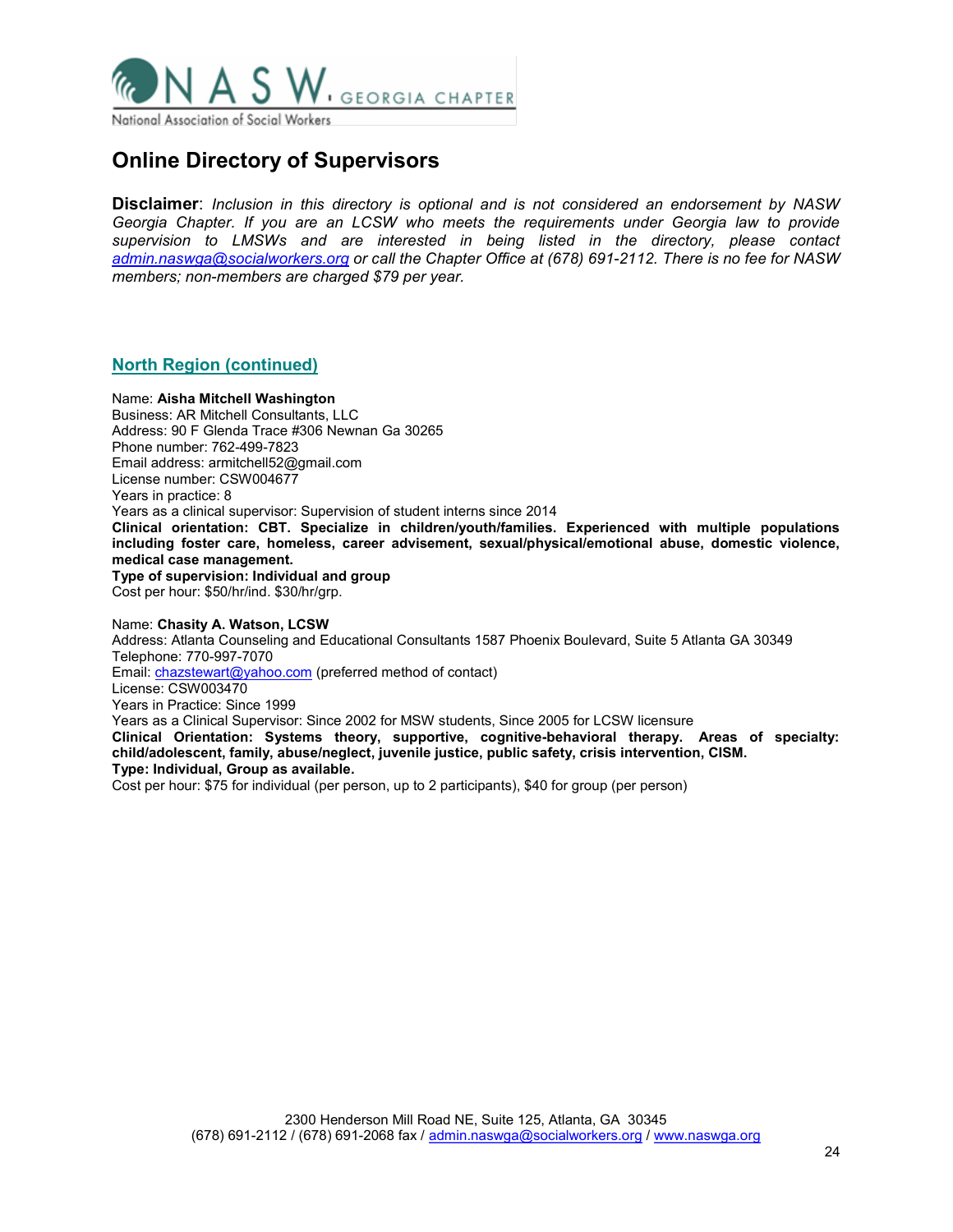

Disclaimer: Inclusion in this directory is optional and is not considered an endorsement by NASW Georgia Chapter. If you are an LCSW who meets the requirements under Georgia law to provide supervision to LMSWs and are interested in being listed in the directory, please contact admin.naswga@socialworkers.org or call the Chapter Office at (678) 691-2112. There is no fee for NASW members; non-members are charged \$79 per year.

### South Region

Name: Stephanie Cruwys LCSW Address: 707 F Street Brunswick, GA 31520 / 1204 Martin Luther King, Savannah GA Phone number: (912) 265-2055 Email: aasop@bellsouth.net License number: 3287 Years in practice: 8 Years as a clinical supervisor: 3 Clinical orientation: CBT, structural, strategic, systems Type of supervision: group or individual Cost per hour: 45.00/75.00

Name: Jerri L. Frost, LCSW Address: Statesboro, Pooler, Savannah Areas - please contact for specific locations Phone number: 706-490-2555 Email address: *ilfrostlcsw@gmail.com* License number: CSW003122 Years in practice: 30 yrs. as Mental Health/Substance Abuse Treatment Provider; 13 yrs. as LCSW Years as a clinical supervisor: 11 years Clinical orientation: Brief Solution Focused; Cognitive Behavioral; and Trauma Focused CBT Type of supervision: (Group or Individual) Individual and Group Cost per hour: Individual: \$70 per hour; Group: \$45 per hour

#### Name: Eryka Garcia, MCJ, LCSW

Address: Vidalia, Reidsville, Statesboro areas. (Please email me if you are interested in supervision and want to know if supervision can be provided in your area.)

Email: erygarci@yahoo.com

License #: CSW004642 Years in practice: 7

Years of supervision: 5

Clinical Orientation: Client centered, solution focused and strengths based, Cognitive Behavior Therapy, Dialectical Behavior Therapy, behavior modification, trauma therapy, substance abuse and co-occurring disorders. Types of Supervision: Individual and Group

Cost Per Hour: \$100 per hour for individual supervision; \$50 per hour per person for group supervision Hours of Supervision: Flexible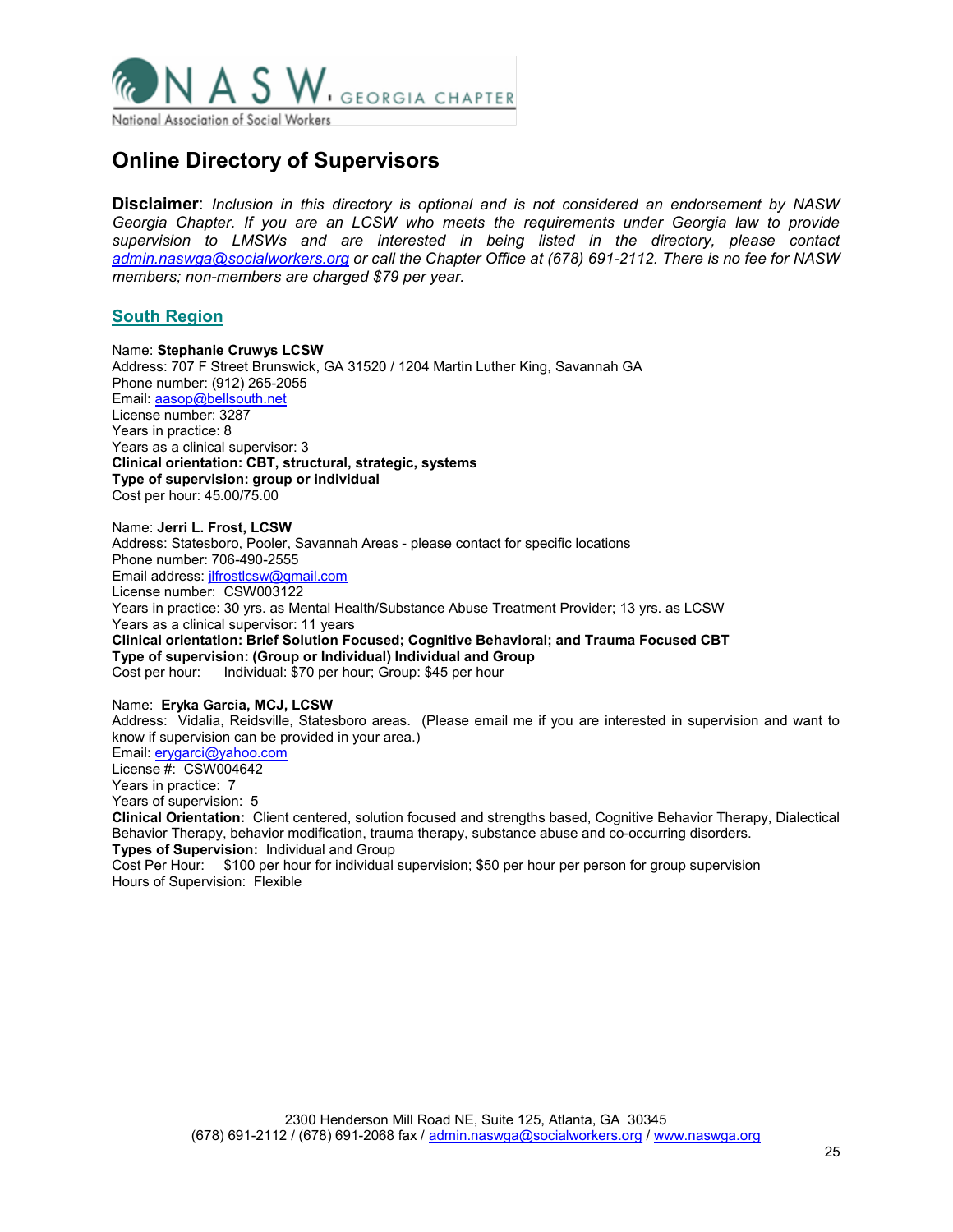

Disclaimer: Inclusion in this directory is optional and is not considered an endorsement by NASW Georgia Chapter. If you are an LCSW who meets the requirements under Georgia law to provide supervision to LMSWs and are interested in being listed in the directory, please contact admin.naswga@socialworkers.org or call the Chapter Office at (678) 691-2112. There is no fee for NASW members; non-members are charged \$79 per year.

### South Region (continued)

Name: Kay Gresham, PhD, LCSW, LISW-CP, MAC Address: Atlanta, Augusta, Savannah areas - please contact for specific locations. Phone number: 706-993-5186 Email address: greshamKL@gmail.com License number: CSW002457 (Georgia); #10117 (South Carolina approved Clinical Supervisor) Years in practice: 29 Years as a clinical supervisor: 16 Clinical orientation: Solution focused and strengths based, client-centered, cultural diversity, motivational interviewing, Rational Emotive Therapy, Cognitive Behavioral Therapy, chemical dependency, social work administration, private practice, grant writer and grant review, Employee Assistance Program, Marital and family therapy, domestic violence, and crisis intervention. Certified Master Addiction Counselor, Substance Abuse Professional, and Substance Abuse Expert. Special focus on non-custodial parents and children, life skills for incarcerated, and counseling with military personnel and their families. Type of supervision: Individual, Group, and Professional Coaching (mentoring) Cost per hour: Individual/Paired \$60.00 p/h, Group \$40.00 p/h (session meets 2 hours), Coaching \$60.00 p/h Hours of Supervision: Individual and group sessions are scheduled monthly in Atlanta, Augusta, and Savannah. Name: Donna M. Hammontree, LCSW, CCM Licensed Clinical Social Worker and Certified Case Manager Address: 345 Commercial Drive, Savannah, GA 31406 Phone: 912-234-2159 Email: dhammontree@comcast.net License Number: GA LCSW #2734; CA LCSW #18898 inactive Years in practice: 16 years in practice with MSW with 8 years in private practice Years as a clinical supervisor: 14 years as a clinical supervisor for both private practice and agency settings Clinical Orientation: Client-centered psychosocial therapy with children, adolescents, and adults/individuals and families. Cognitive-Behavioral and Solution Focus. Play therapy. Type of Supervision: Individual and group Cost: call for information Hours of Supervision: evenings or Saturdays Name: Tamara Thorn LCSW, PA-C, SAP, CAADC, MAC, ICRC CCS/ GACA CCS Address: Brunswick, GA 31525 Phone: 704-820-4933 Email: tamarathorn3@yahoo.com License number: CSW004234 Years in practice: 15 years in mental health; 11 years as LCSW; 6 years as psychiatric physician assistant Years as a clinical supervisor: 6 years Clinical orientation: Community based practice, emergency mental health, psychopharmacology, addiction studies. Supervision for LCSW, LPC, LMFT, CADC/CAC (BOTH I/II) Type of supervision: Group and Individual Cost per hour: \$35 Group, \$40 Individual LPC/LMFT/LCSW only= \$40 ind hourly/\$35 group hrly LPC/LMFT/LCSW + CAC/CADC= \$50 ind hourly/\$45 group hrly \*\*\*Email to discuss flexibility in locations and scheduling\*\*\*